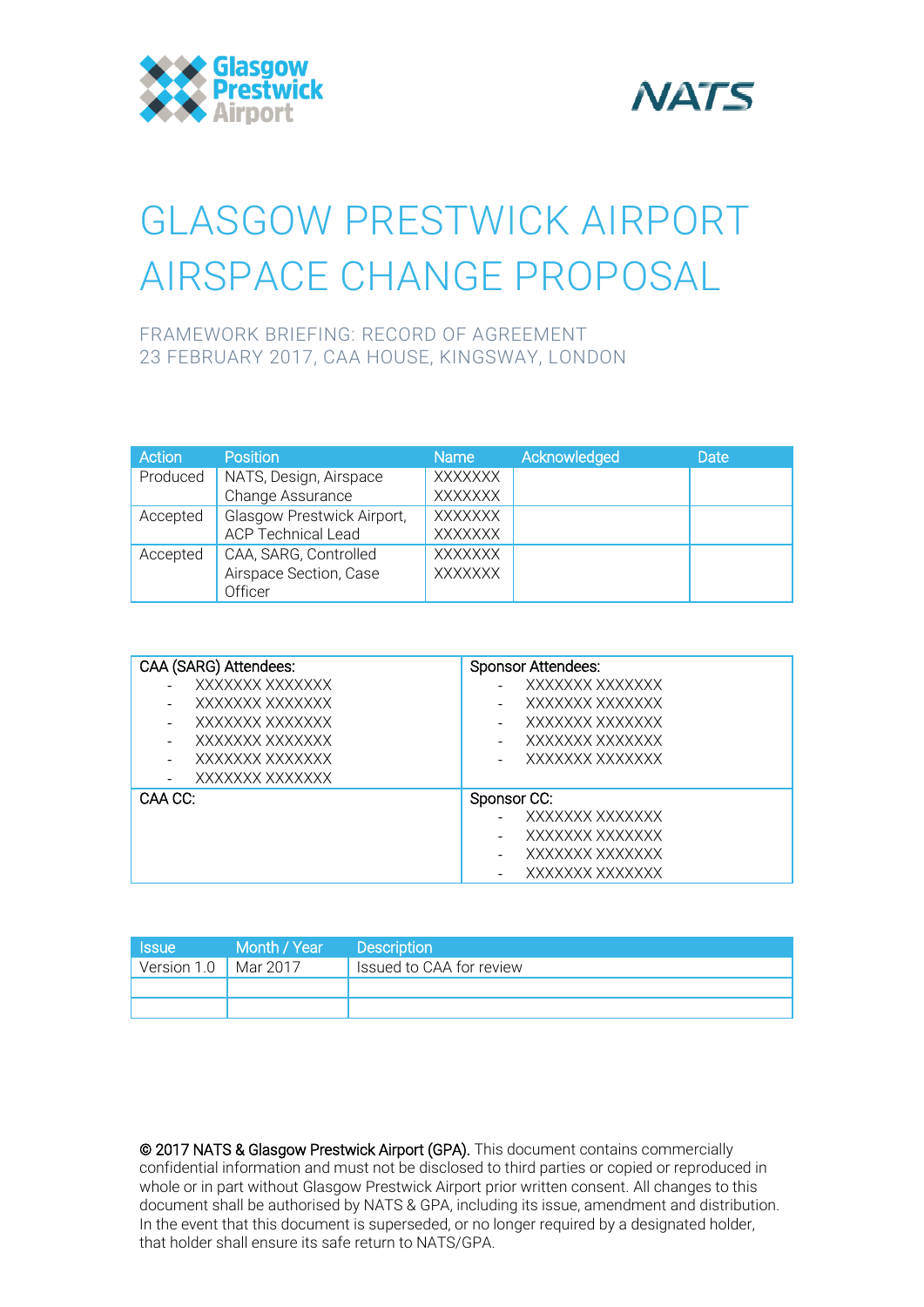



# CONTENTS

| $1_{\cdot}$ |  |
|-------------|--|
| 2.          |  |
|             |  |
| 3.          |  |
| 4.          |  |
|             |  |
|             |  |
|             |  |
|             |  |
| 5.          |  |
| 6.          |  |
| 7.          |  |
|             |  |
|             |  |
|             |  |
|             |  |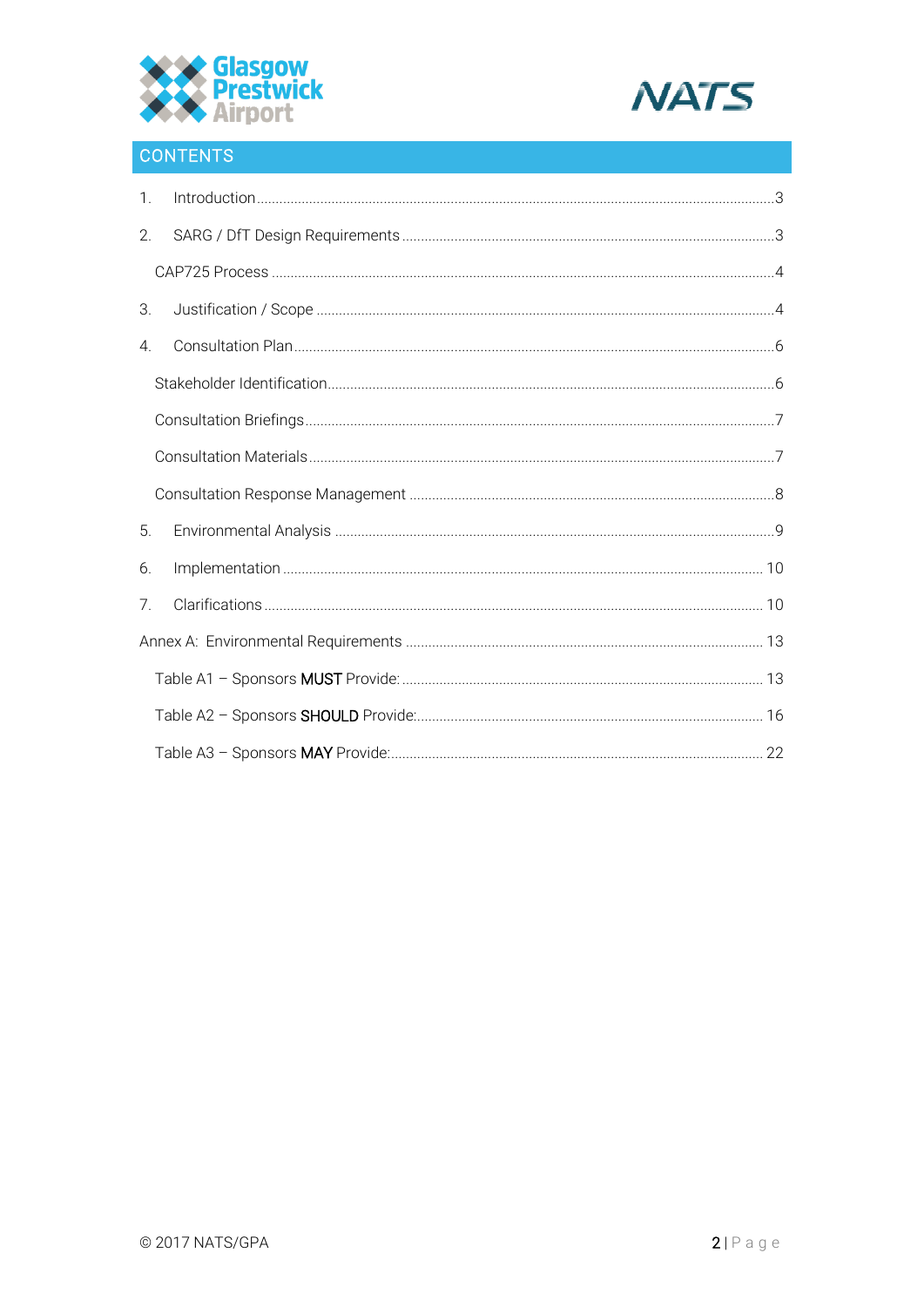



# <span id="page-2-0"></span>**INTRODUCTION**

- 1.1. This document is a record of the framework briefing to the CAA regarding the airspace change proposed by Glasgow Prestwick Airport (GPA) (the Sponsor). It was agreed that SARG would assess the proposed airspace change for this project in accordance with the information contained in this document. Acceptance of this record by SARG will represent agreement `in principle' that the process undertaken thus far, and the process proposed herein, meets the requirements of the CAP725 airspace change process.
- 1.2. The content of this record, and the CAA's agreement to the proposed content of the ACP, will form part of the evidence required to evaluate whether the project is viable. Hence it should be stressed that, at this stage, the decision to proceed with the project has not been taken. If GPA does intend to proceed a separate "Intention to Proceed" letter will be submitted to the CAA in due course.
- 1.3. Should any of the elements of this document change significantly as the plans/processes develop, GPA will provide the rationale for change to SARG and seek further agreement in principle for the revisions.

# <span id="page-2-1"></span>2. SARG / DFT DESIGN REQUIREMENTS

- 2.1. The generic design aims (including those relating specifically to environmental aspects) recommended by SARG/DfT for all airspace change projects are given below. Those which can be applied to this development are highlighted in bold.
- 2.2. SARG/DfT design aims:
	- To design routes based on RNAV1.
	- $\bullet$  To ensure that designs are consistent with Government policy.<sup>1</sup>
	- Runway development: where applicable accommodate future growth due to proposed runway expansion projects.
- 2.3. Environmental design aims:

Where practical, within operational and safety constraints:

- enable CDAs
- minimise track mileage
- allow more efficient flight profiles (i.e. clear climbs/descents on separated tracks)
- minimise population over-flown
- minimise exposure of new populations to noise and visual impacts
- $\bullet$  minimise low level over-flight of AONBs<sup>2</sup>, National Parks and other tranquil areas

 $\overline{a}$ 

<sup>&</sup>lt;sup>1</sup> E.g. Department For Transport, Guidance to the Civil Aviation Authority on Environmental Objectives Relating to the Exercise of its Air Navigation Functions (Jan 2014), and Air Transport White Paper/Review.<br><sup>2</sup> In Scotland these are referred to as National Scenic Areas (NSAs).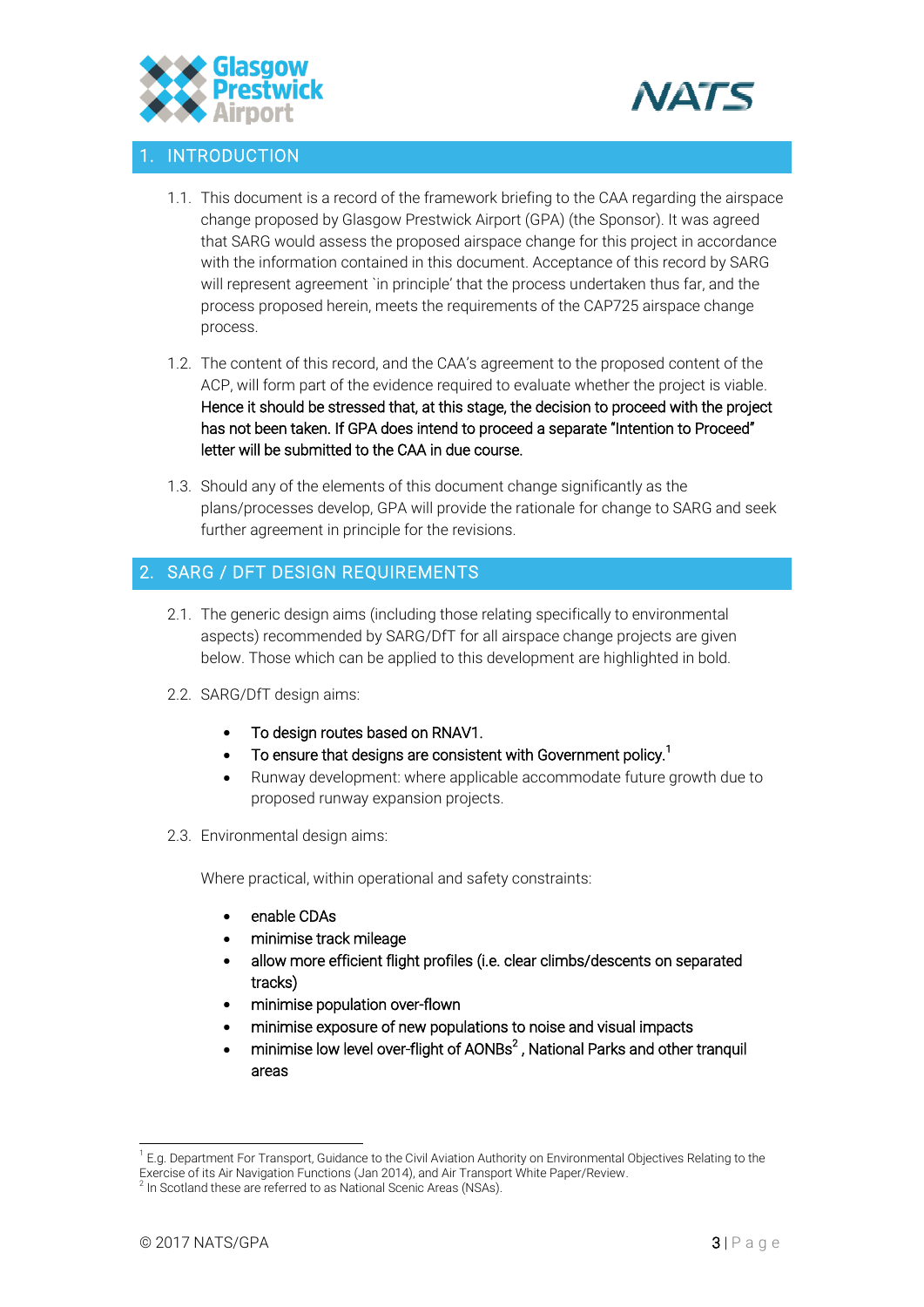



2.4. These aims are aspirational in so much that it may not be possible to achieve all aims within one design. The final design will hence reflect a balance between competing requirements (e.g. avoiding population may only be possible with additional track mileage). GPA will seek to demonstrate a balanced approach to achieving all the design aims within the consultation documents and ACP.

# <span id="page-3-0"></span>CAP725 PROCESS

- 2.5. The current version of CAP725 prescribes a seven stage process:
	- Stage 1: Framework Briefing
	- Stage 2: Proposal Development
	- Stage 3: Preparing for Consultation
	- Stage 4: Consultation and Formal Proposal Submission
	- Stage 5: Regulatory Decision
	- Stage 6: Implementation
	- Stage 7: Operational Review
- 2.6. The Regulatory Decision stage includes one week for checking the files followed by a sixteen week period for reviewing the airspace change proposal and publishing a decision.
- 2.7. The CAA is currently in the process of revising CAP725. A new version is expected to be tabled for consultation in April 2017. The DfT is also currently consulting on a new UK Airspace Policy which is due to close in May 2017. This policy may change the metrics required for airspace change proposals. In order to reduce disruption and uncertainty the CAA intends to harmonise the publication of the revised CAP725 guidance with the publication of the new UK Airspace Policy. This is likely to happen in Q4 2017.
- 2.8. The CAA and DfT are intending to provide a transitional period such that any airspace change projects which have commenced consultation before the new policy and guidance are published are able to follow the current process and any projects which commence consultation after the new policy and guidance are published would have to follow the new process.
- 2.9. The new policy and guidance are likely to emphasize the importance of stakeholder engagement and transparency as part of the process. The CAA would therefore encourage sponsors to consider these factors in their projects even if they are still following the current CAP725 process.
- 2.10.In line with the points and timescales above, this ACP is intended to follow the current CAP725 process, but taking into account the CAA encouragement to use the principles of the revised process where this is feasible.

# <span id="page-3-1"></span>3. JUSTIFICATION / SCOPE

3.1. In line with the ECAC-wide Navigation Strategy, the CAA has approved a reduction in the en route navigation aid infrastructure. This includes removal of the TRN and NGY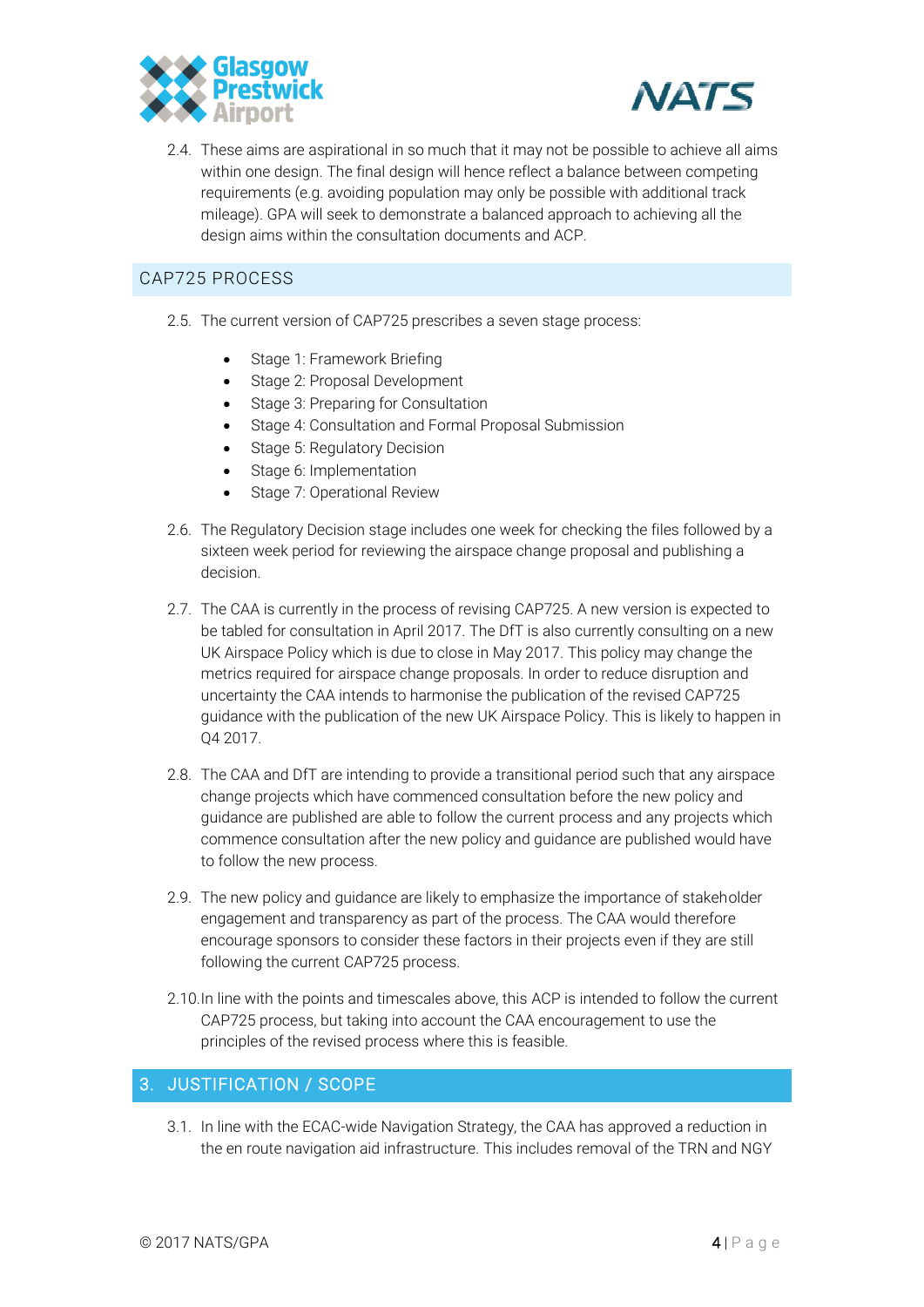



navigation aids that are used for both departures and arrivals in and out of Glasgow Prestwick.

- 3.2. NATS En Route Limited (NERL) is currently undertaking this reduction via the "VOR Rationalisation" project which will result in the Turnberry (TRN) VOR and New Galloway (NGY) NDB being decommissioned in 2018. TRN and NGY conventional departure routes will therefore have to be withdrawn.<sup>3</sup>
- 3.3. The primary purpose of this ACP is therefore to replace the current conventional TRN and NGY departures with RNAV SIDs.<sup>4</sup>
- 3.4. In order to improve departure routings, GPA has decided to introduce two new departure routes from runways 12 and 30. These are:
	- A new SID to HERON which will provide a more direct routing for aircraft departing to the West via N562.
	- A new SID to TLA which will provide a more direct routing for aircraft departing to the East via Y96.<sup>5</sup>
- 3.5. To cater for non-RNAV capable aircraft, omnidirectional departures will be designed for runways 12, 21, and 30. These will provide terrain clearance only and allow controllers to issue tactical departure clearances when necessary, in particular to search and rescue helicopter flights.
- 3.6. GPA has also taken this opportunity to implement new RNAV(GNSS) approach procedures to runways 12, 21, and 30. The procedures for runways 12 and 30 will replicate the existing ILS approaches. The procedure for runway 21 will replicate the existing SRA approach alignment but the descent gradient will be reduced from 6.39% (3.7°) to 6.12% (3.5°) to comply with Baro-VNAV and SBAS design criteria. All RNAV(GNSS) approaches will be published with LNAV, LNAV/VNAV (Baro-VNAV), and LPV (SBAS) minima. All RNAV(GNSS) approaches will be designed with T-Bar style initial approaches where possible.
- 3.7. In order to connect arriving aircraft to the instrument approach procedures, RNAV Arrival Transitions will be designed from the TRN STARs to runways 12, 21, and 30 and from the SUMIN tactical waypoint to runways 21 and 30.
- 3.8. GPA is not requesting any changes to the boundaries of controlled airspace as part of this airspace change proposal.
- 3.9. GPA has been awarded GSA funding for the development of the RNAV(GNSS) approach procedures.
- 3.10.All SIDs will be reviewed to determine the most appropriate termination / truncation point. RNAV Departure Transitions will link the end of each SID to the intended ATS

 $\overline{a}$  $3$  A waypoint will remain at the location of the TRN VOR and will be used by both arrival and departure procedures. The conventional STARs terminating at TRN and the conventional hold at TRN will be converted to RNAV by the VOR rationalisation project. The final name for the new waypoint has not yet been determined so for the purposes of this project it will continue to be referred to as TRN.

<sup>4</sup> It has subsequently been determined that aircraft departing to the Southeast via T256 would benefit from a departure route that connects to the en route structure at OSMEG rather than NGY.

<sup>&</sup>lt;sup>5</sup> It has also been determined that aircraft departing to the East via Y96 would benefit from a departure route that connects to the en route structure at HAVEN rather than TLA.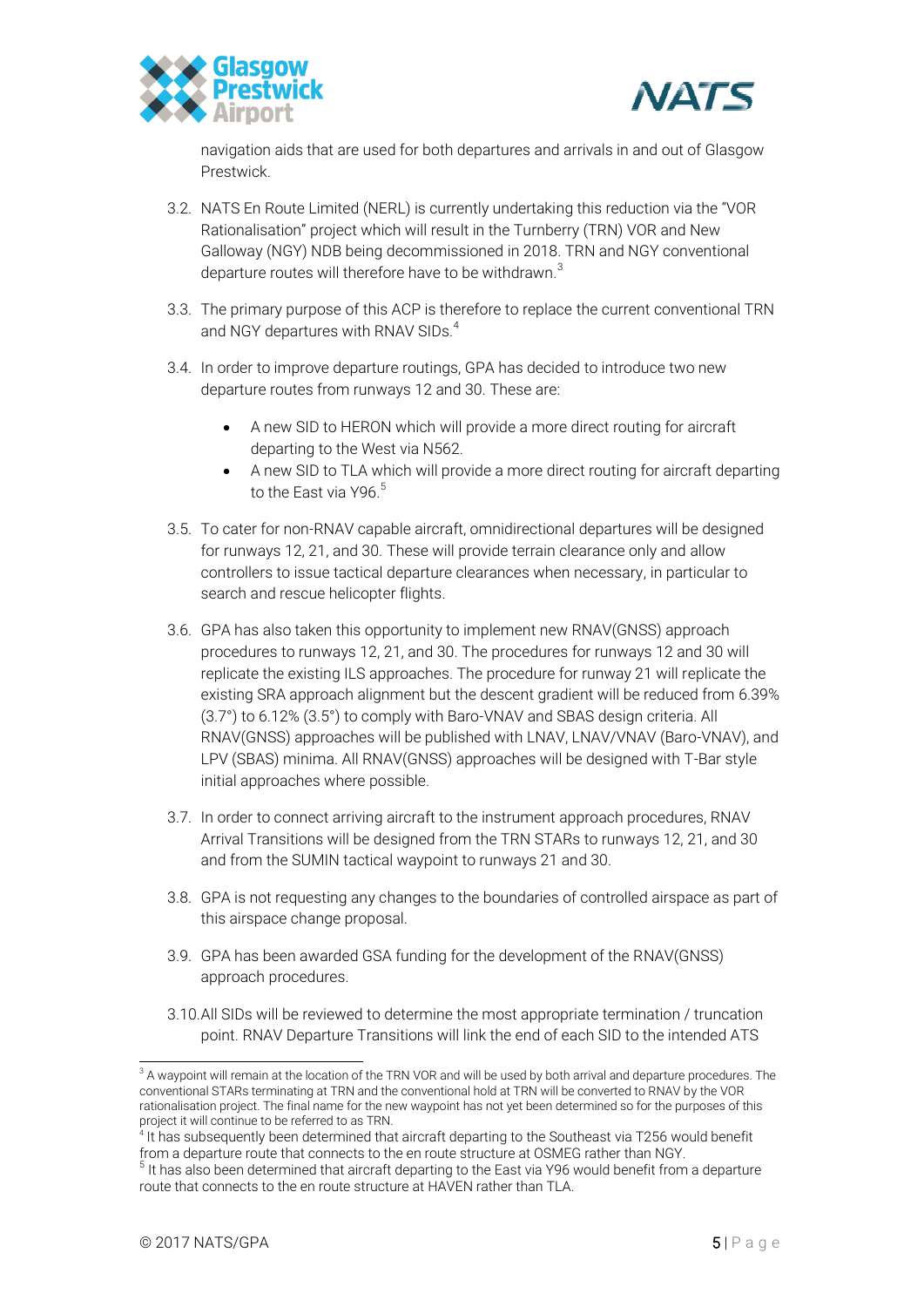



routes. These Departure Transitions will be designed in coordination with the PLAS project and will be included in the GPA ACP. However they will become the responsibility of the en route ANSP following publication.

#### <span id="page-5-0"></span>4. CONSULTATION PLAN

- 4.1. Formal consultation for this project is planned to take place in Q2/Q3 2017 and will take the form of a single 12 week (minimum) consultation across the Prestwick area. The consultation will present the variables taken in to consideration in the design, the routes considered and the working as to how Glasgow Prestwick Airport arrived at the preferred route that is being put forward for consultation.
- 4.2. The purpose of consultation is to attain or confirm views and opinions about the potential impact of a particular ACP. GPA will design the routes in line with government policy unless there is a clear, justified remit across affected stakeholders to do differently. Consultees therefore have a crucial role in providing relevant and timely feedback to the Change Sponsor in the form of their views and opinions on the impact of a particular Airspace Change Proposal.
- 4.3. Experience has shown that those who perceive a potential dis-benefit are more likely to respond to consultation than those who would potentially benefit; therefore consultation response is not a reliable measure of the relative benefit or dis-benefit of a proposal. Hence the aim of consultation is to collect information/requirements to consider in the on-going design process, rather than being a voting process to determine popularity.

# <span id="page-5-1"></span>STAKEHOLDER IDENTIFICATION

- 4.4. The formal consultation will include distribution by email of consultation material to the following stakeholder groups:
	- MSPs, MPs, MEPs
	- All affected Unitary Authorities
	- All affected Community Councils
	- NATMAC
	- Airport Operators for all affected airports
	- Aircraft Operators operating from Glasgow Prestwick Airport
	- Other airspace users (Flying clubs, Light Aircraft Association, British Microlight Aircraft Association, British Gliding Association, etc.)
	- National Environmental bodies (Scottish Natural Heritage, National Trust for Scotland, UK Association of National Park Authorities, Historic Scotland, etc.)
	- Business representatives (Ayrshire Chamber of Commerce and Industry, Scottish Enterprise, Visit Scotland, Royal Highland and Agricultural Society of Scotland, etc.)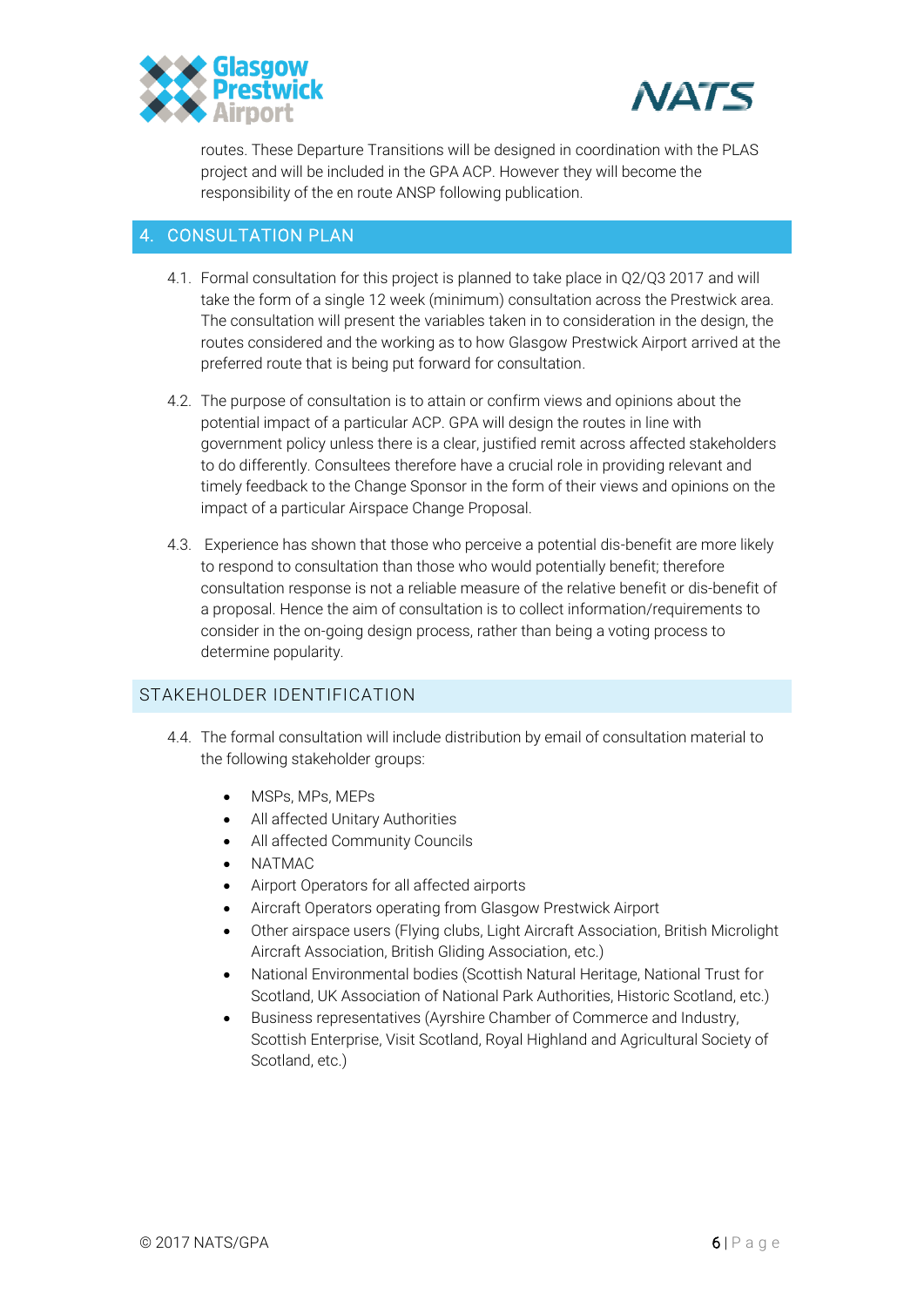



#### <span id="page-6-0"></span>CONSULTATION BRIEFINGS

- 4.5. GPA has regular meetings with a variety of stakeholders. Where a briefing is indicated below, it may be included in one of these regular meetings or planned as a separate briefing as appropriate.
- 4.6. Briefings will be offered to the following groups:
	- All affected MSPs and MPs
	- All affected Unitary Authorities
	- Glasgow Prestwick Airport Consultative Committee (GPACC)
- 4.7. Collective briefings will be offered to Community Council representatives beneath hotspot areas, i.e. potentially noticeable changes such as holds, transitions, and SIDs flown below 7000ft.
- 4.8. Briefings will not be offered to:
	- Unitary Authorities and Community Councils beneath routes changing above 7000ft.
	- Other special interest groups (e.g. national bodies or pressure groups focussing on single issues).

These groups will be invited to attend one of the public roadshows.

4.9. One or more public roadshows will be hosted with the opportunity to meet the project team and discuss the airspace change. Locations for these roadshows will be selected based on the anticipated hotspots, population size, and accessibility factors.

#### <span id="page-6-1"></span>CONSULTATION MATERIALS

- 4.10.The consultation materials will consist of a hierarchy of materials as follows:
	- 4.10.1. First tier Summary information providing an overview of the proposed changes and allowing people to determine whether they could be affected.
	- 4.10.2. Second tier Main consultation document providing details of the changes proposed for each route and the potential impact of those changes. This will include justification, route maps, environmental analysis results, and FAQs.
	- 4.10.3. Third tier Technical documents providing information on how we came to our conclusions. This will include environmental analysis reports and technical FAQs. These will be in technical language presented for specialists rather than the general public.
- 4.11.The consultation materials will be published via a website, with printed copies also being available as required.
- 4.12.Route maps provided in the consultation materials will include information on the potential impact of the change. This information will include:
	- The potential number of aircraft that would fly on the route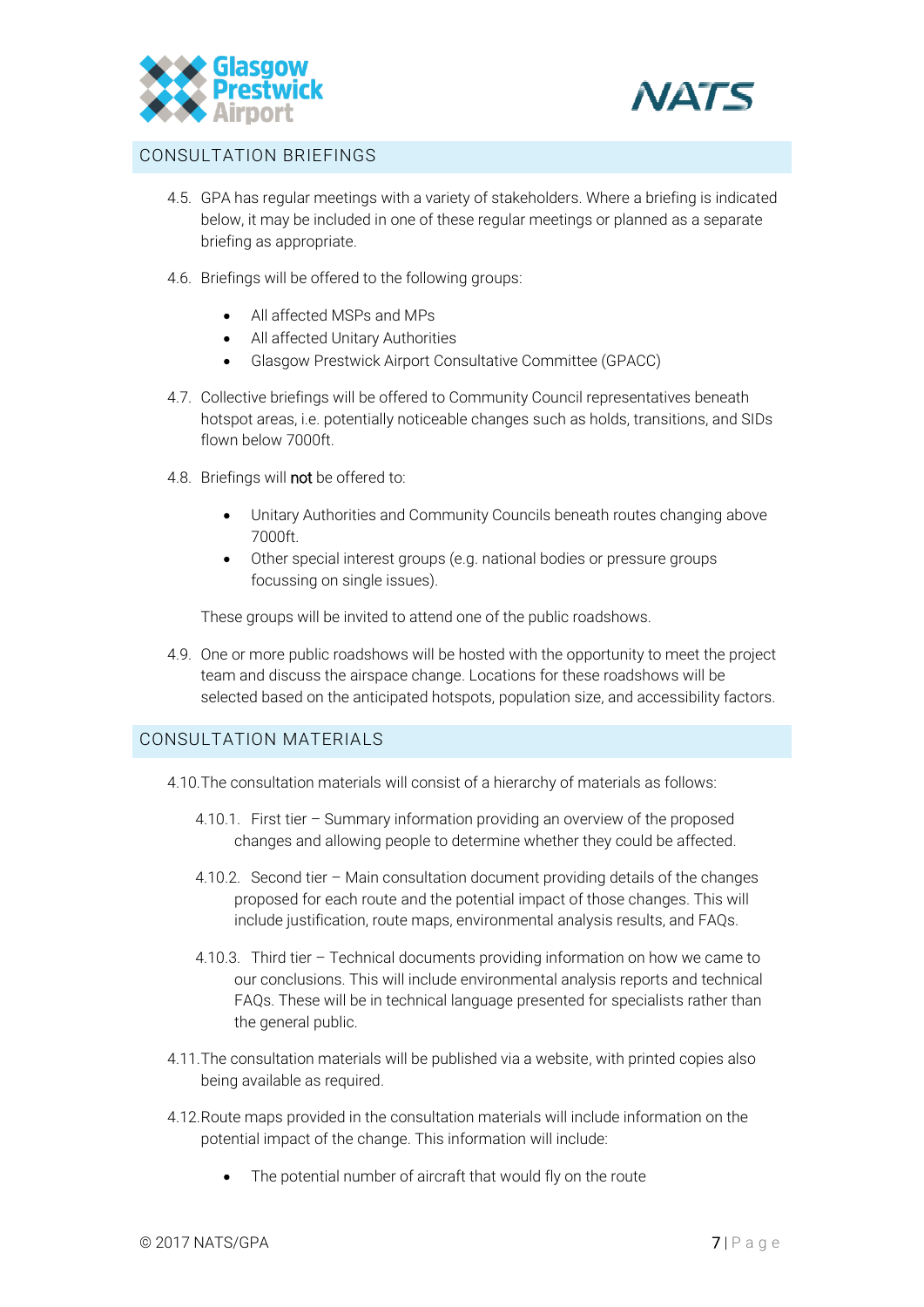



- The expected altitudes for these aircraft
- A measurement of how loud aircraft at that height would sound at ground level (a metric known as  $L_{\text{max}}$ )

This will allow people to determine how significant they consider the potential impact to be.

- 4.13.The website will include a set of frequently asked questions (FAQs) along with their answers. Where new, relevant, questions arise during the consultation period these will be added to the FAQs.
- 4.14.The consultation materials will be produced in English only.
- 4.15.SARG will be asked to review and comment on the consultation material prior to publication. A one week turnaround requirement for review and any comments was provisionally agreed at the meeting.
- 4.16.It is important to ensure that stakeholders are aware of the scope of the consultation, so that the feedback provided has the maximum possibility of affecting the final design. This necessarily involves highlighting issues that will be beyond the scope of the consultation such as:
	- Government policy (e.g. tranquillity versus population, targets to reducing  $CO<sub>2</sub>$ ).
	- CAA Policy (e.g. use of P-RNAV, design guidance)
	- Traffic growth (e.g. whether continued growth is good or the effect of the recent downturn)
	- Airport expansion/Air Transport White Paper
	- Analysis methodologies (we are not consulting on the appropriateness of analysis techniques or models, e.g. ANCON noise modelling system)

#### <span id="page-7-0"></span>CONSULTATION RESPONSE MANAGEMENT

4.17.The feedback channels for consultees will be as follows:

- Web based questionnaire with multiple choice and free text entry
- Postal address to be provided for postal response
- Feedback forms at public roadshows
- 4.18.All responses will be logged in a database and categorised according to "theme". Consultation responses will be analysed and new information contained within responses will be logged.
- 4.19.GPA will use the following guidelines for acknowledgment and replies to questions raised by consultees during the consultation:
	- Online responses to the consultation will be automatically acknowledged.
	- Postal responses and feedback forms will not be acknowledged.
	- Where we consider that additional information is necessary for respondents to provide their representations, whether it comes to our attention through a question from a consultee or through other channels, we will publish the additional information in the FAQs section of the consultation website, so that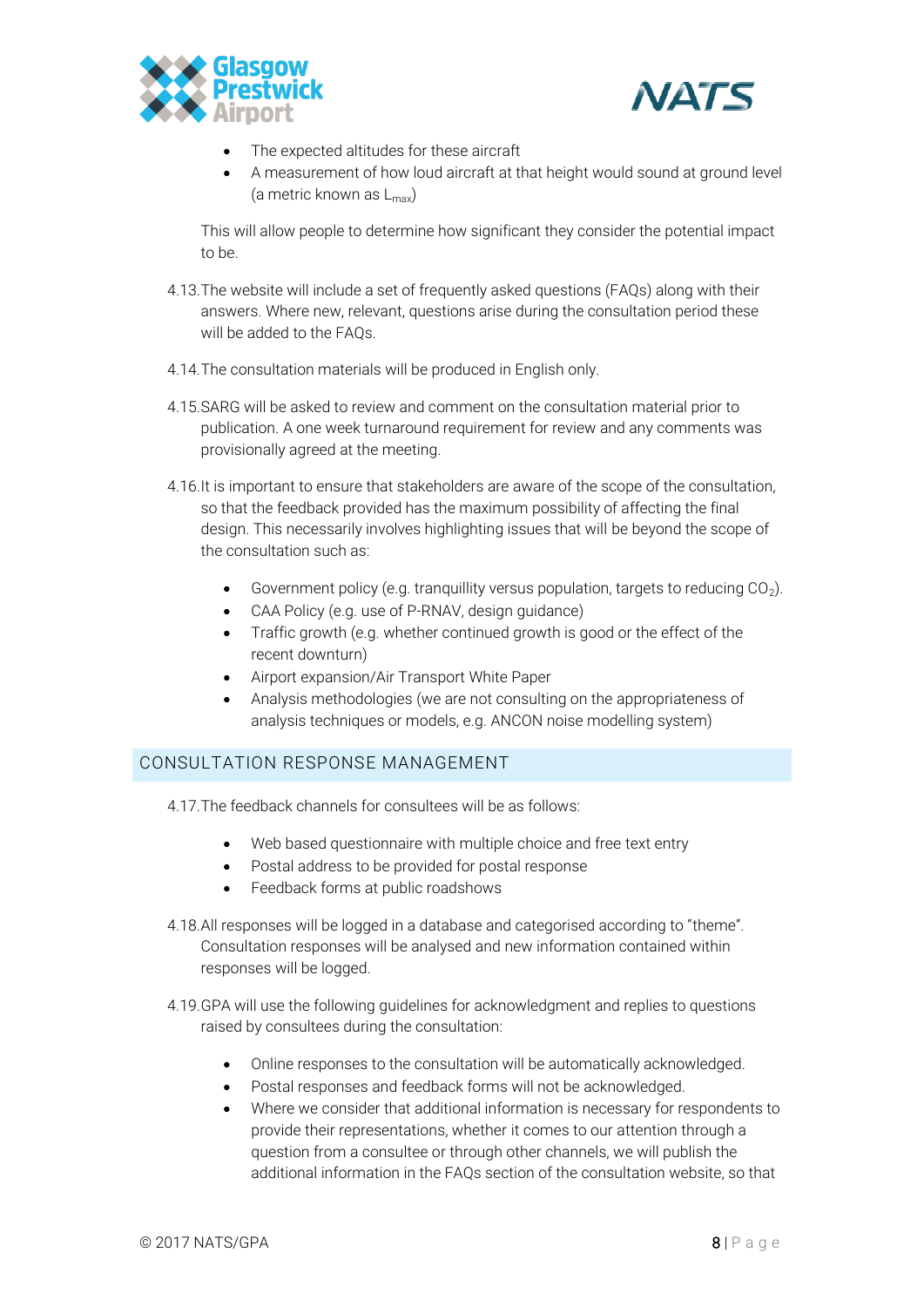



the information is available to everyone. Potentially affected stakeholders will be notified if additional information is published including, if applicable, any consultee that identified the need for additional information in their response.

- 4.20.Late responses will be logged and stored but not analysed. In individual cases GPA may consider there to be sufficient justification to accept and respond to late feedback, however this will be at GPA's discretion.
- 4.21.The web response facility will be closed at the end of the consultation period.
- 4.22.Postal responses considered "late" will be:
	- Any postal response where the respondent has dated the letter after the end of the consultation period, or
	- Any response received more than 7 days after the end of the consultation period.
- 4.23. Once the consultation period has closed, a feedback document will be published. The feedback document will give statistical analysis of the responses and summarise all the themes and the GPA responses to any issues that are raised. The feedback document will be available for download via the GPA website. A second design report will be published as part of the ACP submission, detailing the design being submitted and making reference to changes that have been made to take account of consultation feedback.
- 4.24.All responses to the consultation exercise will be provided to SARG in full as part of the ACP documentation set, except where the respondent requests anonymity in which their personal details will be removed.

# <span id="page-8-0"></span>5. ENVIRONMENTAL ANALYSIS

- 5.1. While the primary goal of this project is to mitigate the impact of the DVOR Rationalisation project, GPA will endeavour to reduce the environmental impact of their procedures wherever possible.
- 5.2. New routes will be designed to minimise fuel burn while avoiding overflying new populations at low levels wherever possible.
- 5.3. The revised departure routes will facilitate shorter routings for aircraft departing to the East or to the West. This will reduce the amount of tactical controller intervention required and is expected to result in an increase in continuous climb operations (CCOs).
- 5.4. It is anticipated that the proposed changes will provide more predictable arrival routes, enabling aircraft to plan their descent more efficiently. This is expected to result in an increase in continuous descent operations (CDOs).
- 5.5. It was noted that GPA may need to analyse historical data to determine the current CCO and CDO performance. Level restrictions on the new routes will be designed to accommodate CCOs and CDOs as far as possible.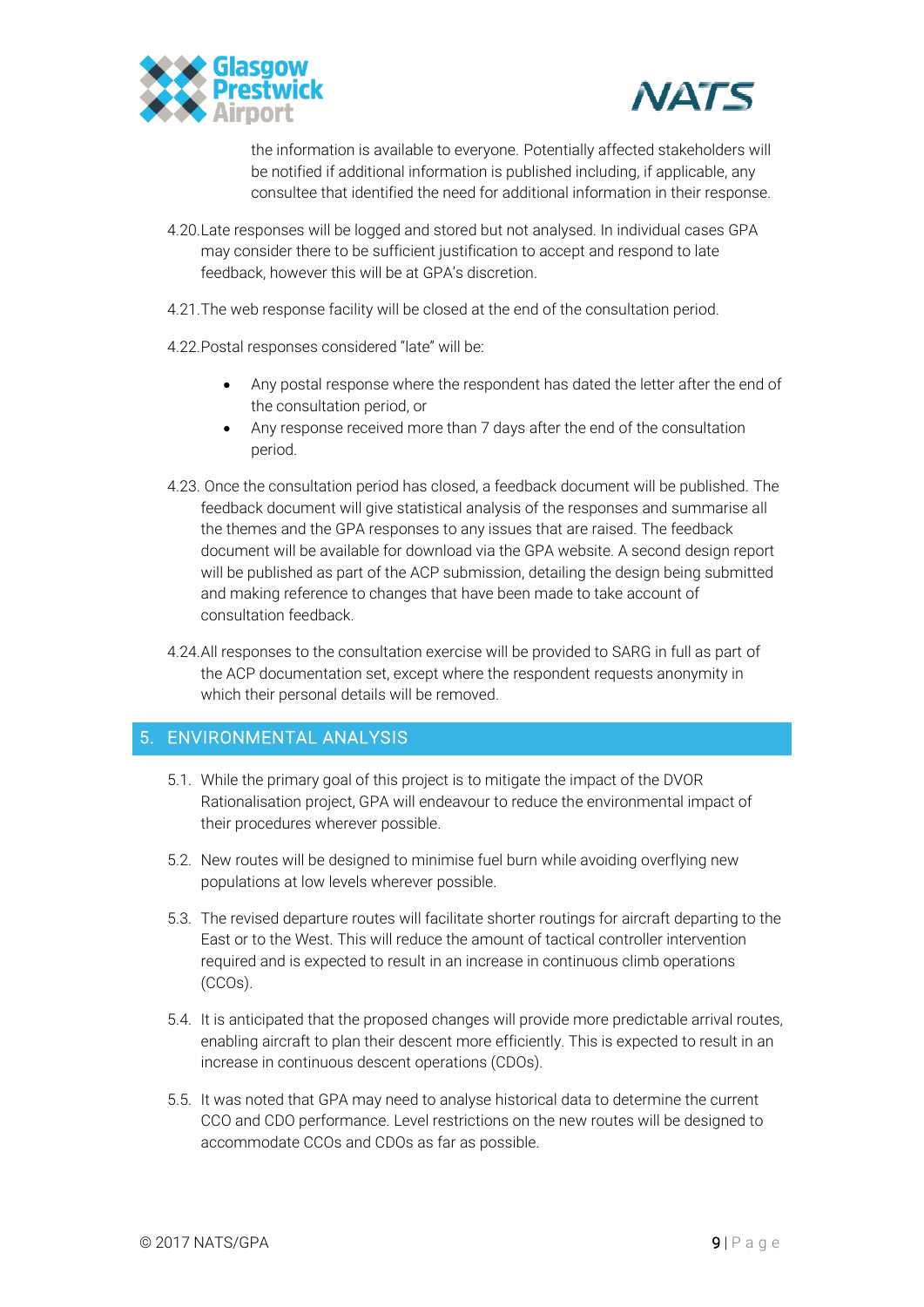



- 5.6. Noise analysis of the proposed routes will be conducted by ERCD using the ANCON noise model. 57 dBA L<sub>eq</sub> contours and SEL footprints will be produced for the current situation, the situation immediately following the airspace change, and the situation five years after the airspace change.
- 5.7.  $CO<sub>2</sub>$  emissions analysis will be carried out using the Aviation Environmental Design Tool (AEDT).<sup>6</sup>
- 5.8. A detailed list of the environmental requirements and the GPA proposal for fulfilling them is provided at Annex A.

#### <span id="page-9-0"></span>6. IMPLEMENTATION

- 6.1. The timeline for this project is driven by the decommissioning date for the TRN VOR. The exact date has yet to be confirmed but is likely to be in Q1/Q2 2018.
- 6.2. The airspace change will be implemented in a single transition on or before the date the TRN VOR is decommissioned.
- 6.3. The CAA informed GPA that based on the number of procedures being proposed; this airspace change would not require a "double AIRAC" cycle for promulgation and could be published in a single cycle instead.
- 6.4. The deadline for ACP approval and AIP Change Request submission for AIRAC 04/2018 (effective 29/03/2018) is 29 December 2017. The ACP would therefore have to be submitted to the CAA by 01 September 2017 in order to meet this deadline. These deadlines were noted by the GPA team who undertook to keep in contact with CAA on this aspect of the timeline.

# <span id="page-9-1"></span>7. CLARIFICATIONS

- 7.1. The CAA asked whether there was contingency time in the project plan to accommodate any delays encountered during the process. GPA indicated that the project plan had been developed to target the earliest possible decommissioning date for the TRN VOR and did not have any contingency time available. However any delay to the decommissioning of the TRN VOR would result in contingency time in the schedule which could either be used to relieve some of the pressure in the project plan or held to mitigate any unforeseen delays to the process.
- 7.2. The CAA asked whether the DVOR Rationalisation Project had communicated its plans clearly to GPA. GPA responded that they were still awaiting a final confirmed date for the decommissioning of the TRN VOR. The CAA indicated that they would ask the DVOR Rationalisation Project to clarify their plans to GPA as soon as possible.
- 7.3. The CAA asked about the proposed changes to routes in the vicinity of XXXXXX and XXXXXX. In particular whether the adjustment to the nominal track would be adequate to provide a noticeable noise benefit to XXXXXX and whether the adjustment would cause a noticeable noise impact to XXXXXX. GPA indicated that the intention of this proposed change was to reduce the noise impact to some of the residents of XXXXXX

 $\overline{a}$ 

 $6$  We had incorrectly stated that the CO<sub>2</sub> emissions analysis would be carried out using KERMIT in our framework briefing presentation.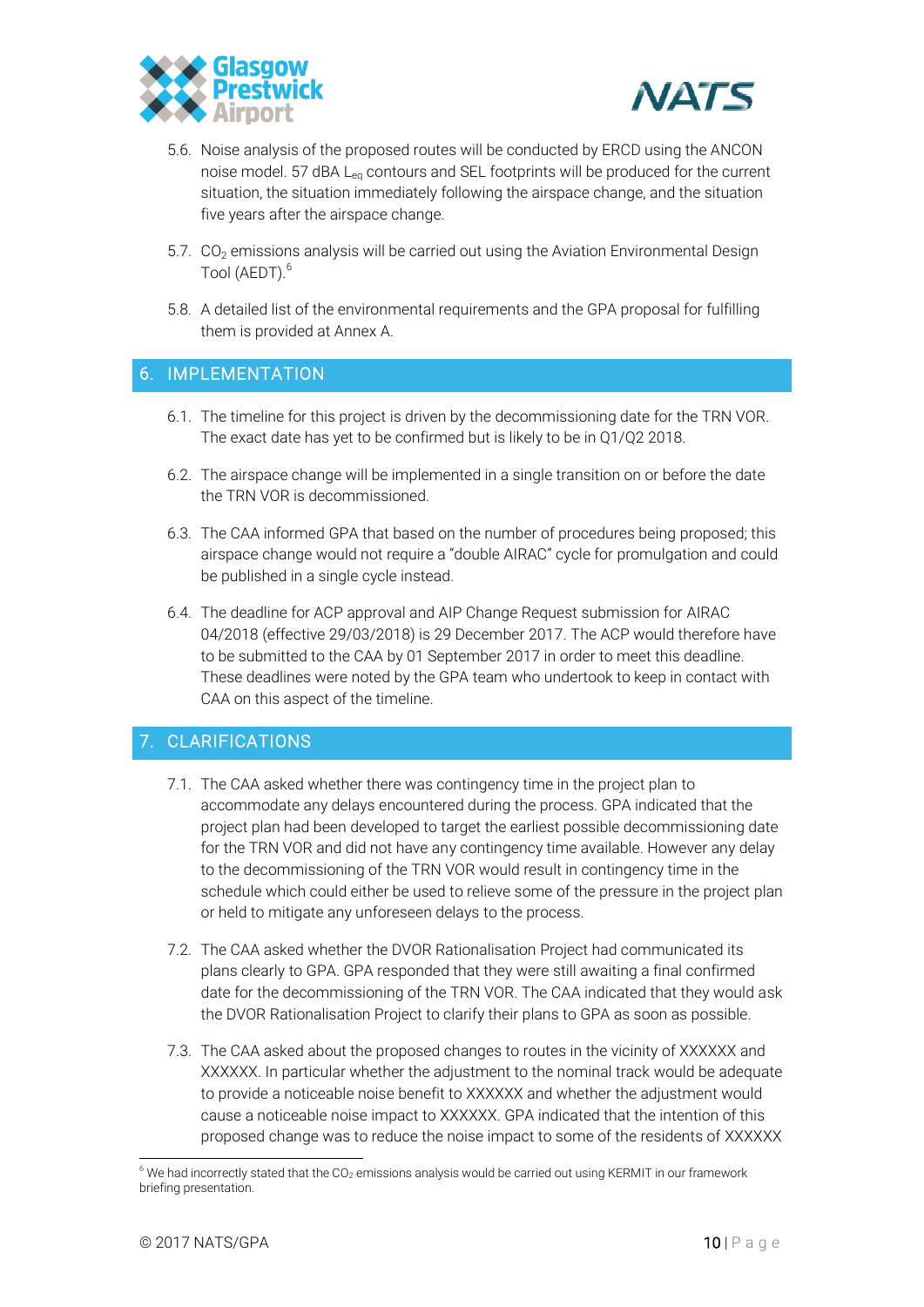



by routing flights over a more sparsely populated area. However, no noise analysis or impact assessment had yet been done, and these would form part of the consultation process.

- 7.4. The CAA asked how often runway 21 is used as the proposed final approach track appeared to pass over XXXXXX. If the final approach track for the RNAV(GNSS) approach is being aligned with the runway this will be a change from the alignment of the existing NDB approach procedure. If the descent gradient is also being reduced from 6.39% to 6.12% this could have the result of moving and increasing the noise from arrivals. GPA acknowledged this issue, but indicated that the likely track change will be small and that XXXXXX is already overflown by arrivals to runway 21. They added that 21 is primarily used when there are strong southerly winds. However the question was noted and the GPA team undertook to ensure that this is addressed within noise analysis and consultation.
- 7.5. The CAA asked how frequently training flights fly a full missed approach. If the missed approaches are redesigned to terminate at the TRN hold rather than the PIK hold this could result in an increase in the traffic in the TRN hold. The GPA team advised that this is infrequent.
- 7.6. The CAA asked whether GPA had involved any community representatives in the design process so far. GPA responded that they had only engaged with aviation stakeholders so far and that their intention was to use the consultation as the method for gaining community feedback.
- 7.7. The CAA suggested that GPA consider noise as a factor up to 7000ft AGL rather than AMSL. They may therefore have to consider a slightly larger area for noise analysis if there is any high ground in the vicinity of the aerodrome. This suggestion was noted by the GPA team.
- 7.8. The CAA questioned whether GPA would be able to achieve any CCO and CDO improvements when taking the Glasgow International airspace change into consideration. GPA responded that most arrival and departure routes are from / to the South and remain outside Glasgow International's airspace. They are therefore not expected to be constrained by the Glasgow International airspace change. Arrivals to runway 21 may not support CDO due to the limited airspace available to the North of the airport.
- 7.9. A discussion was held regarding the noise analysis aspects, and the optimal way for these to be portrayed to the public. The CAA indicated that a number of methodologies have been used and suggested that GPA might want to consider providing additional environmental information such as spot point or average noise or the number of overflights each route is likely to generate for consultation.
- 7.10.The CAA advised GPA to consider the impact of the airspace change on tranquillity, particularly at any National Scenic Areas, National Parks, Conservation Areas, etc. While there is no specific definition or metric available for tranquillity, a subjective analysis could be considered.
- 7.11.The CAA asked whether GPA had discussed the NAS adaptation build schedule in relation to the proposed link routes. NAS adaptations are normally delivered every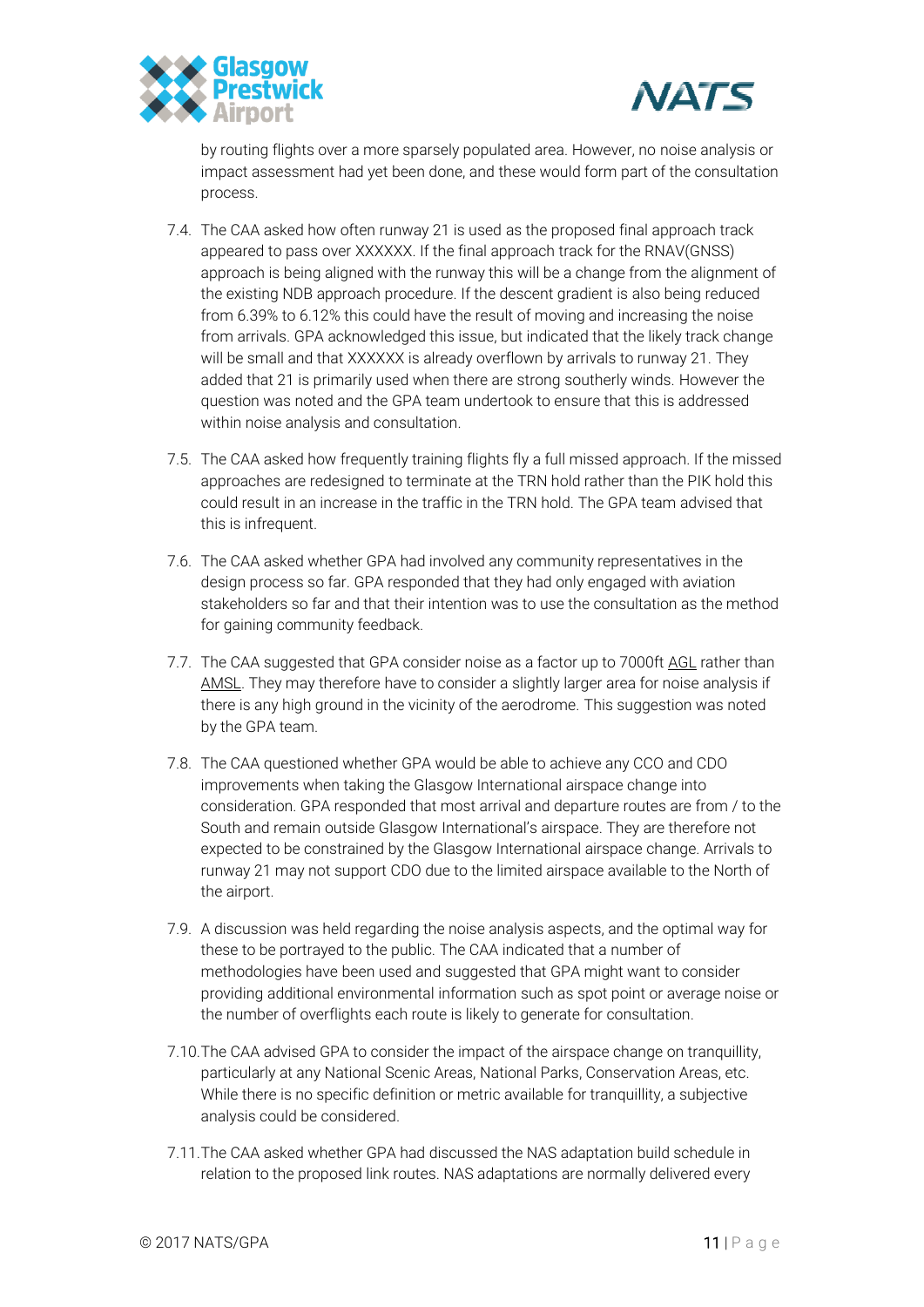



third AIRAC cycle. The CAA advised GPA to ensure that the new link routes were submitted for NAS adaptation in enough time to ensure the new routes are available before the airspace change becomes effective. This point was noted by the GPA team, and they undertook to contact the PLAS team to ensure these activities are planned into the GPA timeline.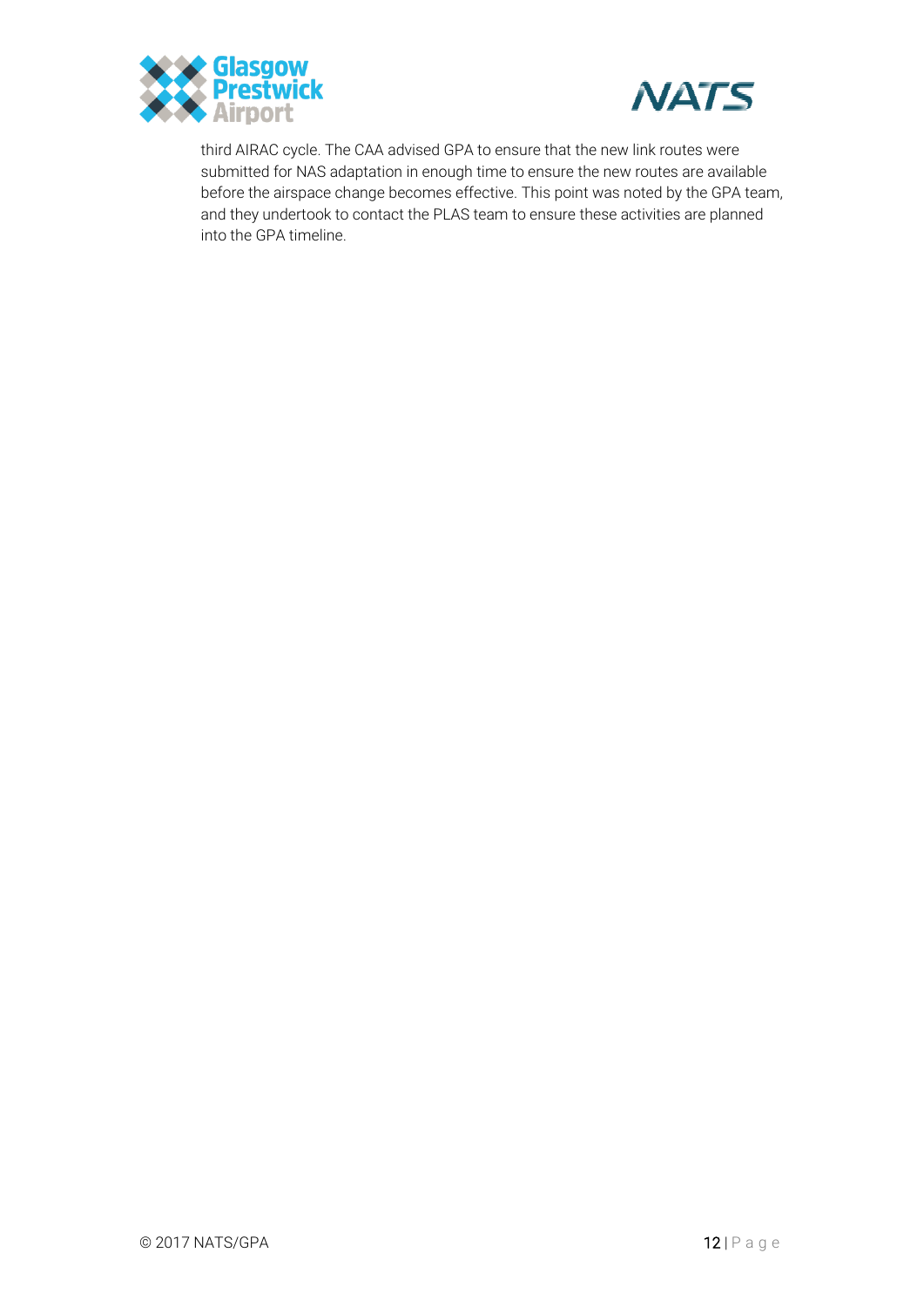



# ANNEX A: ENVIRONMENTAL REQUIREMENTS

This section details the proposal to fulfil the required elements of an Environmental Assessment to be submitted for the Edinburgh ACP airspace development based upon CAP 725 – Appendix B (15 March 2016).

The requirements in this section are grouped by the degree of compliance expected from airspace change sponsors in following this guidance:

- Must change sponsors are to meet the requirements in full when this term is used.
- Should change sponsors are to meet these requirements unless there is sufficient reason which must be agreed in writing with the SARG case officer and the circumstances recorded in the formal airspace change documentation.
- May change sponsors decide whether this guidance is appropriate to the circumstances of the airspace change.

# TABLE A1 – SPONSORS MUST PROVIDE:

<span id="page-12-1"></span><span id="page-12-0"></span>

| Requirement                                                                                                                                                                                                                                                                                                                                                          | Section            | Para.       | Page | <b>GPA proposed offering</b>                               |
|----------------------------------------------------------------------------------------------------------------------------------------------------------------------------------------------------------------------------------------------------------------------------------------------------------------------------------------------------------------------|--------------------|-------------|------|------------------------------------------------------------|
| The environmental impact of an airspace change must be considered from the<br>outset. The Change Sponsor should discuss their general intentions for<br>environmental assessment with the SARG Project Leader and, if necessary, with<br>ERCD staff who will provide expert advice. These discussions should take place<br>before any form of external consultation. | General            | <b>B.10</b> | 68   | This was discussed at the<br>framework briefing.           |
| A technical document containing a comprehensive and complete description of<br>the airspace change including the environmental impact will be required and must<br>be produced for all airspace changes.                                                                                                                                                             | General            | <b>B.24</b> | 72   | This will be provided for the GPA<br>consultation and ACP. |
| The airspace design must take account of the altitude-based priorities set out in<br>the DfT's Guidance (2014, paragraphs 4.1 & 4.2). Consultation and proposal<br>documentation must therefore demonstrate how each priority for each of the<br>altitude bands has been considered and addressed.                                                                   | General            | <b>B.27</b> | 73   | This will be provided for the GPA<br>consultation and ACP. |
| The environmental assessment must include a high quality paper diagram of the<br>airspace change in its entirety as well as supplementary diagrams illustrating<br>different parts of the change. This diagram must show the extent of the airspace<br>change in relation to known geographical features and centres of population.                                  | Airspace<br>Design | <b>B.28</b> | 73   | This will be provided for the GPA<br>consultation and ACP. |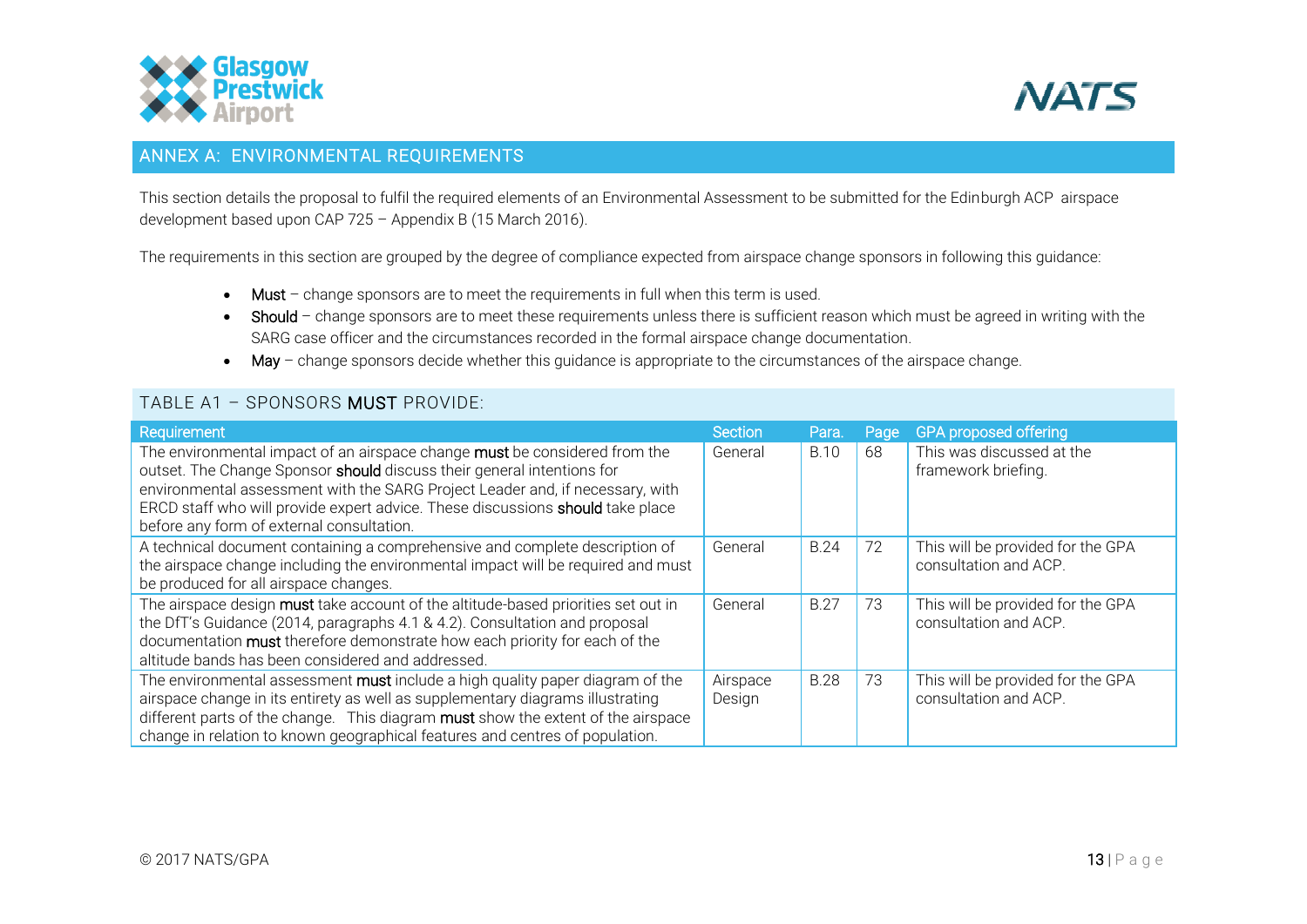



| Requirement                                                                                                                                                                                                                                                                                                                                                                                                                                                                                                                                                                                                                                                                                                                                                                                           | <b>Section</b>              | Para.       | Page | <b>GPA proposed offering</b>                                                                                                                             |
|-------------------------------------------------------------------------------------------------------------------------------------------------------------------------------------------------------------------------------------------------------------------------------------------------------------------------------------------------------------------------------------------------------------------------------------------------------------------------------------------------------------------------------------------------------------------------------------------------------------------------------------------------------------------------------------------------------------------------------------------------------------------------------------------------------|-----------------------------|-------------|------|----------------------------------------------------------------------------------------------------------------------------------------------------------|
| The Change Sponsor must provide SARG with a complete set of coordinates<br>describing the proposed change in electronic format using World Geodetic<br>System 1984 (WGS 84). In addition, the Change Sponsor must supply these<br>locations in the form of Ordnance Survey (OS) national grid coordinates.                                                                                                                                                                                                                                                                                                                                                                                                                                                                                            | Airspace<br>Design          | <b>B.31</b> | 74   | This will be provided for the GPA<br>ACP.                                                                                                                |
| This electronic version must provide a full description of the horizontal and<br>vertical extent of the zones and areas contained within the airspace change. It<br>must also include coordinates in both WGS 84 and OS national grid formats that<br>define the centre lines of routes including airways, standard instrument<br>departures (SID), standard arrival routes (STAR), noise preferential routes (NPR) or<br>any other arrangement that has the effect of concentrating traffic over a particular<br>geographical area.                                                                                                                                                                                                                                                                  | Airspace<br>Design          | <b>B.31</b> | 74   | This will be provided for the GPA<br>ACP.                                                                                                                |
| Change Sponsors must provide a description of the vertical distribution of traffic<br>in airways, SIDs, STARs, NPRs and other arrangements that have the effect of<br>concentrating traffic over a particular geographical area.                                                                                                                                                                                                                                                                                                                                                                                                                                                                                                                                                                      | Airspace<br>Design          | <b>B.33</b> | 75   | This will be provided for the GPA<br>consultation and ACP.                                                                                               |
| Change Sponsors must include traffic forecasts in their environmental<br>assessment.                                                                                                                                                                                                                                                                                                                                                                                                                                                                                                                                                                                                                                                                                                                  | <b>Traffic</b><br>Forecasts | <b>B.36</b> | 76   | This will be provided for the GPA<br>consultation and ACP.                                                                                               |
| Information on air traffic must include the current level of traffic using the present<br>airspace arrangement and a forecast. The forecast will need to indicate the<br>traffic growth on the different routes contained within the airspace change<br>volume.                                                                                                                                                                                                                                                                                                                                                                                                                                                                                                                                       | Traffic<br>Forecasts        | <b>B.36</b> | 76   | This will be provided for the GPA<br>consultation and ACP.                                                                                               |
| The sources used for the forecast must be documented.                                                                                                                                                                                                                                                                                                                                                                                                                                                                                                                                                                                                                                                                                                                                                 | Traffic<br>Forecasts        | <b>B.36</b> | 76   | This will be provided for the GPA<br>consultation and ACP.                                                                                               |
| Change Sponsors must produce L <sub>eq</sub> , 16 hours noise exposure contours for<br>airports where the proposed option entails changes to departure and arrival<br>routes for traffic below 4,000 feet agl based on the published minimum departure<br>and arrival gradients. Under these circumstances, at least three sets of contours<br>must be produced:<br>Current situation - these may already be available as part of the airport's<br>$\bullet$<br>regular environmental reporting or as part of the airport master plan;<br>Situation immediately following the airspace change; and<br>$\bullet$<br>Situation after traffic has increased under the new arrangements<br>(typically five years after implementation although this should be<br>discussed with the SARG Project Leader). | Noise                       | <b>B.45</b> | 80   | These will be provided where<br>applicable for the GPA consultation<br>and ACP. (Where changes to traffic<br>patterns below 4000ft agl are<br>proposed.) |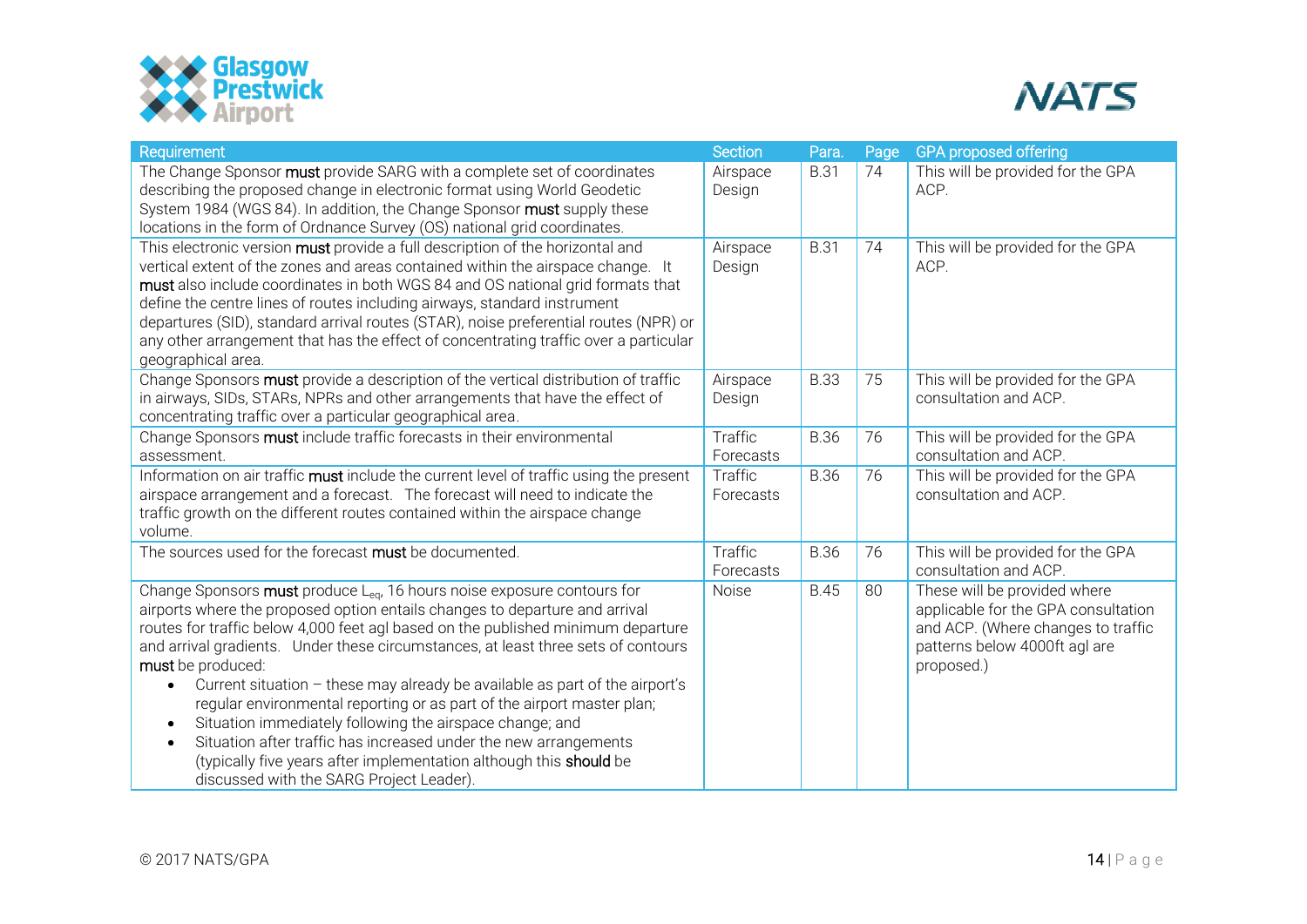



| Requirement                                                                                                                                                                                                                                                                                                                                                                                                                                                                                                                                                                                                                                                                                | Section              | Para.        | Page | <b>GPA proposed offering</b>                                                                         |
|--------------------------------------------------------------------------------------------------------------------------------------------------------------------------------------------------------------------------------------------------------------------------------------------------------------------------------------------------------------------------------------------------------------------------------------------------------------------------------------------------------------------------------------------------------------------------------------------------------------------------------------------------------------------------------------------|----------------------|--------------|------|------------------------------------------------------------------------------------------------------|
| Contours must be portrayed from 57 dBA L <sub>ea</sub> , 16 hours at 3 dB intervals.                                                                                                                                                                                                                                                                                                                                                                                                                                                                                                                                                                                                       | <b>Noise</b>         | <b>B.49</b>  | 81   | These will be provided where<br>applicable for the GPA consultation<br>and ACP. (See ref B.45 above) |
| SEL footprints must be used when the proposed airspace includes changes to the<br>distribution of flights at night below 7,000 feet agl and within 25 km of a runway.<br>Night is defined here as the period between 2300 and 0700 local time. If the<br>noisiest and most frequent night operations are different, then footprints should<br>be calculated for both of them. A separate footprint for each of these types<br>should be calculated for each arrival and departure route. SEL footprints may be<br>used when the airspace change is relevant to daytime only operations. If SEL<br>footprints are provided, they should be calculated at both 90 dBA SEL and 80 dBA<br>SEL. | Noise                | <b>B.57</b>  | 84   | These will be provided where<br>applicable for the GPA consultation<br>and ACP.                      |
| If Change Sponsors wish to use the $L_{DEN}$ metric they <b>must</b> do so in a way that is<br>compliant with the technical aspects of the Directive and any supplementary<br>instructions issued by DEFRA. Change Sponsors should note the requirement for<br>noise levels to be calculated as received at 4 metres agl. In particular, the<br>guidance on how contours are to be portrayed, as described in the section dealing<br>with L <sub>eq</sub> contours, applies. Calculations <b>should</b> include terrain adjustments as<br>described in the section on $L_{eq}$ contours.                                                                                                   | Noise                | <b>B.70</b>  | 87   | GPA does not intend to use the $L_{\text{DFN}}$<br>metric.                                           |
| Change Sponsors must demonstrate how the design and operation of airspace<br>will impact on emissions. The kinds of questions that need to be answered by<br>the sponsor are:<br>Are there options which reduce fuel burn in the vertical dimension,<br>particularly when fuel burn is high e.g. initial climb?<br>Are there options that produce more direct routeing of aircraft, so that<br>$\bullet$<br>fuel burn is minimised?<br>Are there arrangements that ensure that aircraft in cruise operate at their<br>most fuel-efficient altitude, possibly with step-climbs or cruise climbs?                                                                                            | Climate<br>Change    | <b>B.103</b> | 97   | This will be provided for the GPA<br>consultation and ACP.                                           |
| Change Sponsors must produce information on local air quality only where there<br>is the possibility of pollutants breaching legal limits following the implementation<br>of an airspace change.                                                                                                                                                                                                                                                                                                                                                                                                                                                                                           | Local Air<br>Quality | <b>B.116</b> | 101  | Not required for GPA ACP as traffic<br>will not be affected below 1000ft agl.                        |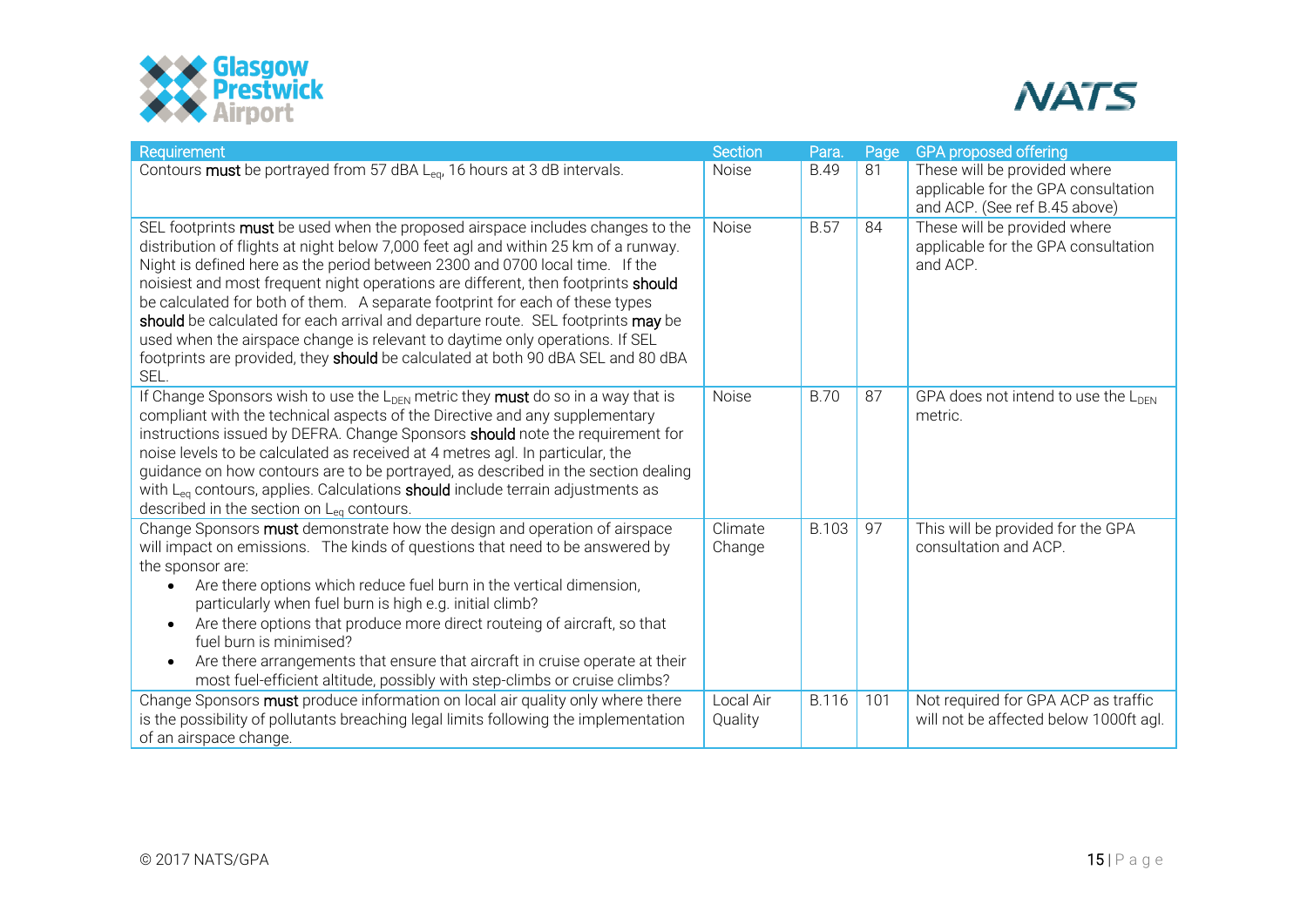



| Requirement                                                                                                                                                                                                                                                                                                                                                                                                                | Section               |              |     | Para. Page GPA proposed offering                                                        |
|----------------------------------------------------------------------------------------------------------------------------------------------------------------------------------------------------------------------------------------------------------------------------------------------------------------------------------------------------------------------------------------------------------------------------|-----------------------|--------------|-----|-----------------------------------------------------------------------------------------|
| If Change Sponsors include a calculation of NPV then they must show financial<br>discount rates, cash flows and their timings and any other assumptions<br>employed. The discount rate must include that recommended in the Green Book<br>currently set at 3.5%. Additionally, other discount rates may be used in a sensitivity<br>analysis or because they are representative of realistic commercial<br>considerations. | Economic<br>Valuation | <b>B.127</b> | 104 | GPA does not intend to conduct an<br>economic appraisal of the<br>environmental impact. |

# TABLE A2 – SPONSORS SHOULD PROVIDE:

<span id="page-15-0"></span>

| Requirement                                                                                                                                                                                                                                                                                                                                                                                                                                                                                                                                                                                                                                                | Section | Para.       | Page | <b>GPA proposed offering</b>                                                                                                                                                                                                                                                                                                                                                                                  |
|------------------------------------------------------------------------------------------------------------------------------------------------------------------------------------------------------------------------------------------------------------------------------------------------------------------------------------------------------------------------------------------------------------------------------------------------------------------------------------------------------------------------------------------------------------------------------------------------------------------------------------------------------------|---------|-------------|------|---------------------------------------------------------------------------------------------------------------------------------------------------------------------------------------------------------------------------------------------------------------------------------------------------------------------------------------------------------------------------------------------------------------|
| In order to ensure that the various areas for environmental assessment<br>by SARG are addressed, Change Sponsors <b>should</b> submit the<br>documentation with the following clearly defined sections:<br>Description of the airspace change (refer to $28 - 33$ );<br>Traffic forecasts (refer to $34 - 38$ );<br>An assessment of the effects on noise (refer to Sections 4 and<br>$(5)$ ;<br>An assessment of the change in fuel burn/ $CO2$ (refer to Section<br>$6)$ ;<br>An assessment of the effect on local air quality (refer to Section<br>$7$ ); and<br>An economic valuation of environmental impact, if appropriate<br>(refer to Section 9). | General | B.2         | 66   | This will be provided for the GPA consultation<br>and ACP.<br>This will be provided for the GPA consultation<br>and ACP.<br>This will be provided for the GPA consultation<br>and ACP.<br>This will be provided for the GPA consultation<br>and ACP.<br>GPA does not intend to perform Local Air<br>Quality analysis.<br>GPA does not intend to conduct an economic<br>appraisal of the environmental impact. |
| Environmental assessment should set out the base case or current<br>situation so that changes can be clearly identified.                                                                                                                                                                                                                                                                                                                                                                                                                                                                                                                                   | General | <b>B.19</b> | 70   | This will be provided for the GPA consultation<br>and ACP.                                                                                                                                                                                                                                                                                                                                                    |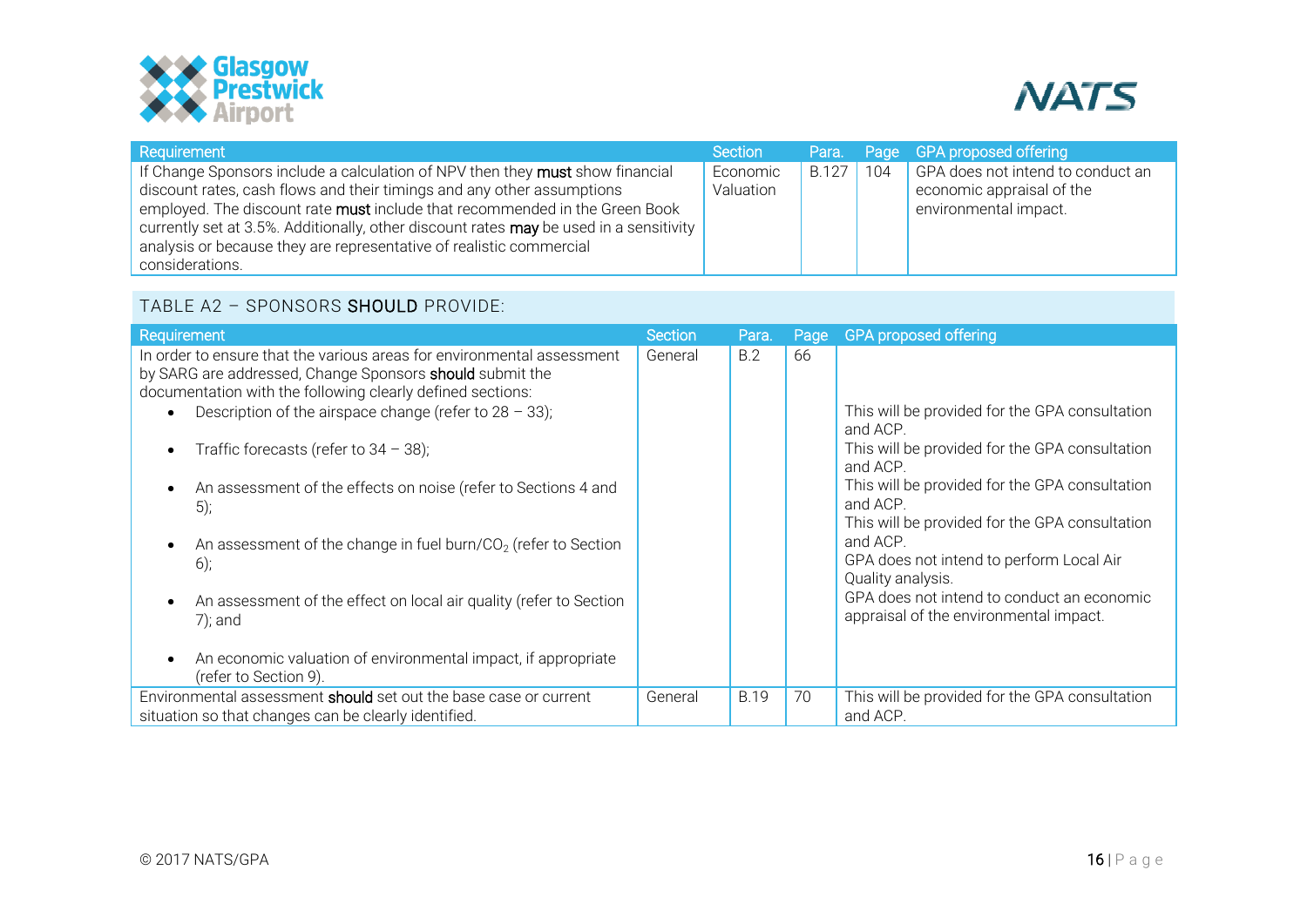



| Requirement                                                                                                                                                                                                                                                                                                                                                        | Section            | Para.       | Page | <b>GPA proposed offering</b>                                                                                                                                                                                                                                                                                                                                        |
|--------------------------------------------------------------------------------------------------------------------------------------------------------------------------------------------------------------------------------------------------------------------------------------------------------------------------------------------------------------------|--------------------|-------------|------|---------------------------------------------------------------------------------------------------------------------------------------------------------------------------------------------------------------------------------------------------------------------------------------------------------------------------------------------------------------------|
| Environmental assessment should follow the Basic Principles listed in<br>CAP 725.                                                                                                                                                                                                                                                                                  | General            | <b>B.20</b> | 71   | These principles have been borne in mind when<br>providing the detailed response to the<br>requirements listed in this set of tables. GPA<br>seeks SARG agreement in principle to this<br>document as confirmation that the GPA<br>interpretation is appropriate.                                                                                                   |
| The proposal should consider and assess more than one option then<br>demonstrate why the selected option meets safety and operational<br>requirements and will generate an overall environmental benefit or, if<br>not, why it is being proposed.                                                                                                                  | Airspace<br>Design | <b>B.29</b> | 74   | The proposal will present a number of options<br>which have been considered.                                                                                                                                                                                                                                                                                        |
| Change Sponsors should provide indications of the likely lateral<br>dispersion of traffic about the centre line of each route. This should<br>take the form of a statistical measure of variation such as the standard<br>deviation of lateral distance from the centre line for given distances<br>along track in circumstances where the dispersion is variable. | Airspace<br>Design | <b>B.32</b> | 74   | An illustration of the current day dispersal of<br>traffic streams will be provided in the form of<br>trajectory density plots of current radar data. It<br>is assumed that the graphical representation<br>described above will suffice given the nature of<br>this development; GPA does not intend to<br>provide statistical descriptions of track<br>dispersal. |
| For departing traffic, Change Sponsors should produce profiles of the<br>most frequent type(s) of aircraft operating within the airspace. They<br>should show vertical profiles for the maximum, typical and minimum<br>climb rates achievable by those aircraft.                                                                                                  | Airspace<br>Design | <b>B.33</b> | 75   | The vertical profiles for aircraft achieving the<br>maximum, minimum and typical climb rates<br>will be apparent from the trajectory density<br>plots.                                                                                                                                                                                                              |
| A vertical profile for the slowest climbing aircraft likely to use the<br>airspace should also be produced.                                                                                                                                                                                                                                                        | Airspace<br>Design | <b>B.33</b> | 75   | The vertical profile for slow climbing aircraft<br>will be apparent from the trajectory density<br>plots.                                                                                                                                                                                                                                                           |
| All profiles should be shown graphically and the underlying data<br>provided in a spreadsheet with all planning assumptions clearly<br>documented.                                                                                                                                                                                                                 | Airspace<br>Design | <b>B.33</b> | 75   | Profiles will be shown as trajectory density<br>plots. Planning assumptions will be<br>documented.                                                                                                                                                                                                                                                                  |
| Change Sponsors should explain how consideration of CDO and LPLD is<br>taken into account within their Proposals                                                                                                                                                                                                                                                   | Airspace<br>Design | <b>B.34</b> | 75   | The proposal will explain how these have been<br>considered.                                                                                                                                                                                                                                                                                                        |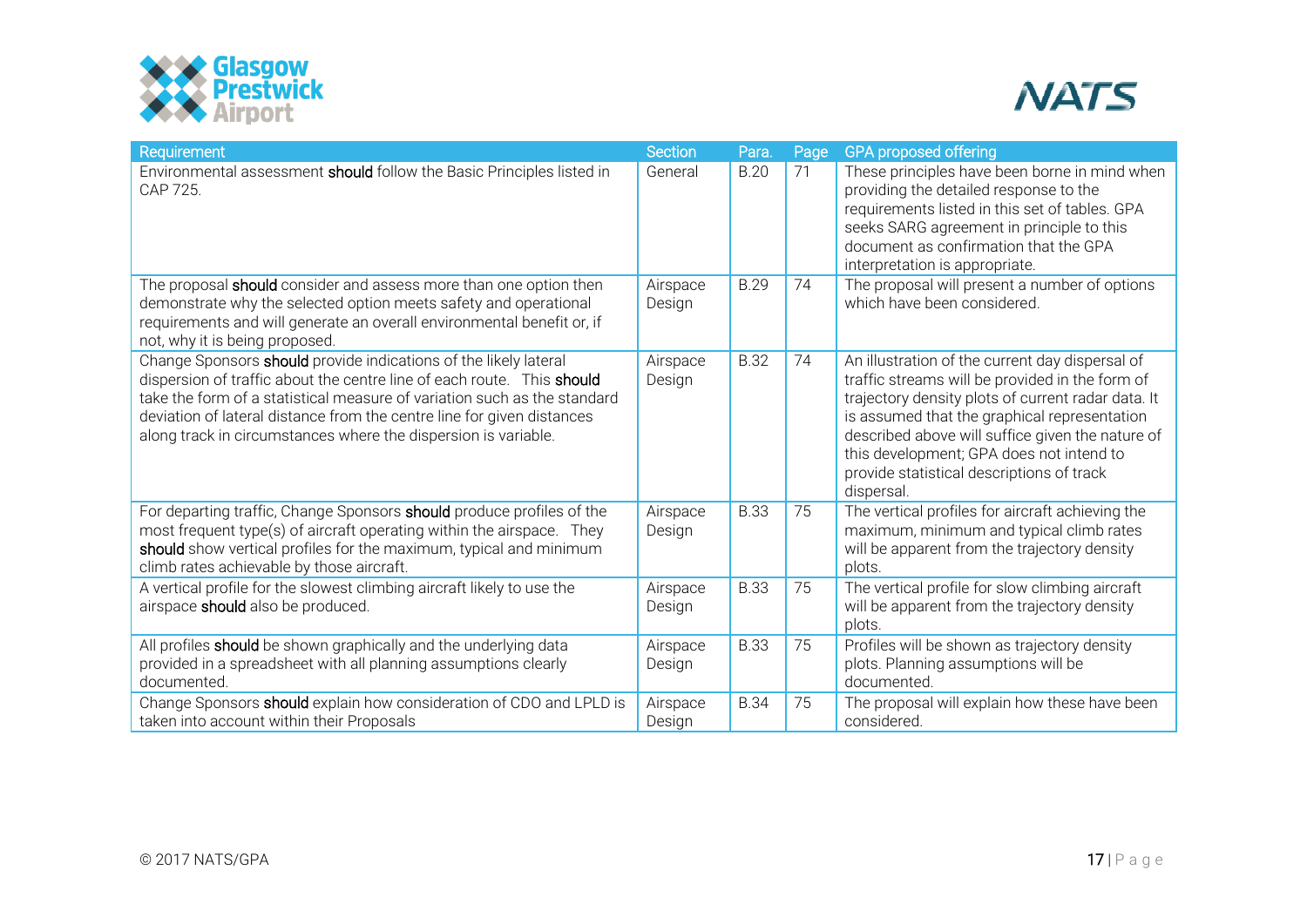



| Requirement                                                                                                                                                                                                                                                                          | <b>Section</b>              | Para.       | Page | <b>GPA proposed offering</b>                                                   |
|--------------------------------------------------------------------------------------------------------------------------------------------------------------------------------------------------------------------------------------------------------------------------------------|-----------------------------|-------------|------|--------------------------------------------------------------------------------|
| Typically, forecasts should be for five years from the planned<br>implementation date of the airspace change. There may be good<br>reasons for varying this - for example, to use data that has already been                                                                         | <b>Traffic</b><br>Forecasts | <b>B.37</b> | 76   | Forecasts for five years from planned<br>implementation date will be provided. |
| made available to the general public at planning inquiries, in airport<br>master plans or other business plans.                                                                                                                                                                      |                             |             |      |                                                                                |
| Traffic forecasts should contain not only numbers but also types of<br>aircraft. Change Sponsors should provide this information by runway<br>(for arrivals/departures) and/or by route with information on vertical<br>distribution by height/altitude/flight level as appropriate. | Traffic<br>Forecasts        | <b>B.39</b> | 77   | This will be provided for the GPA consultation<br>and proposal.                |
| The contours should be produced using either the UK Aircraft Noise<br>Contour Model (ANCON) or the US Integrated Noise Model (INM) but<br>ANCON must be used when it is currently in use at the airport for other<br>purposes.                                                       | Noise                       | <b>B.47</b> | 81   | Noise contours where required will be<br>generated using ANCON model.          |
| Terrain adjustments should be included in the calculation process (i.e.<br>the height of the air routes relative to the ground are accounted for).                                                                                                                                   | Noise                       | <b>B.48</b> | 81   | Terrain adjustments will be included.                                          |
| Contours should not be produced at levels below 54 dBA Lea, 16 hours<br>because this corresponds to generally low disturbance to most people,<br>and indeed aircraft noise modelling at such levels is unlikely to generate<br>accurate and reliable results.                        | Noise                       | <b>B.49</b> | 81   | L <sub>ea</sub> contours will only be produced for 57 dBA<br>and above.        |
| A table should be produced showing the following data for each 3 dB<br>contour interval:<br>Area (km2); and<br>Population (thousands) - rounded to the nearest hundred.                                                                                                              | Noise                       | <b>B.50</b> | 81   | This will be provided where applicable.                                        |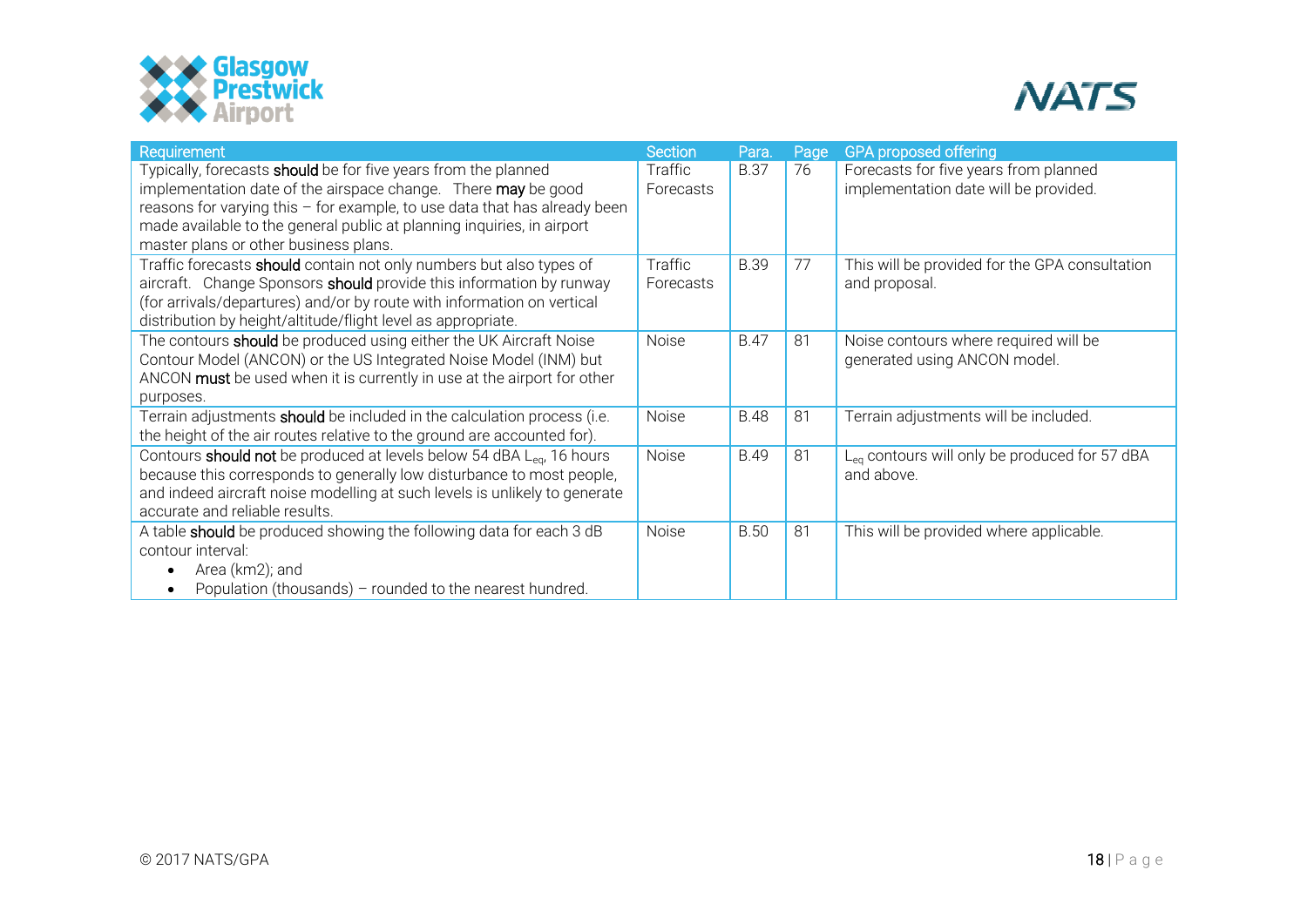



| Requirement                                                                                                                                                                                                                                                                                                                                                                                                                                                                                                                                                                                                                                                                                                                                                                                                | Section | Para.       | Page | <b>GPA</b> proposed offering             |
|------------------------------------------------------------------------------------------------------------------------------------------------------------------------------------------------------------------------------------------------------------------------------------------------------------------------------------------------------------------------------------------------------------------------------------------------------------------------------------------------------------------------------------------------------------------------------------------------------------------------------------------------------------------------------------------------------------------------------------------------------------------------------------------------------------|---------|-------------|------|------------------------------------------|
| It is sometimes useful to include the number of households within each<br>contour, especially if issues of mitigation and compensation are<br>relevant:<br>This table <b>should</b> show cumulative totals for<br>areas/populations/households. For example, the population<br>for 57 dBA will include residents living in all higher contours;<br>The source and date of population data used should be noted<br>adjacent to the table. Population data should be based on the<br>latest available national census as a minimum but more recent<br>updated population data is preferred;<br>The areas calculated should be cumulative and specify total<br>area within each contour including that within the airport<br>perimeter.                                                                       | Noise   | <b>B.51</b> | 82   | This will be provided where applicable.  |
| L <sub>ea</sub> contours for assessment should be provided to SARG in both of the<br>following formats:<br>Electronic files in the form of a comma delimited ASCII text file<br>containing three fields as an ordered set (i.e. coordinates should<br>be in the order that describes the closed curve) defining the<br>contours in Ordnance Survey National Grid in metres:<br><b>Field</b><br>Field<br><b>Units</b><br>name<br>dB<br>Level<br>$\overline{2}$<br>Six figure easting OS national grid<br>Easting<br>reference (metres)<br>Northing<br>Six figure northing OS national grid<br>3<br>reference (metres)<br>Paper version overlaid on a good quality 1:50 000 Ordnance<br>Survey map. However, it may be more appropriate to present<br>contours on 1:25 000 or 1:10 000 Ordnance Survey maps. | Noise   | <b>B.52</b> | 82   | These will be provided where applicable. |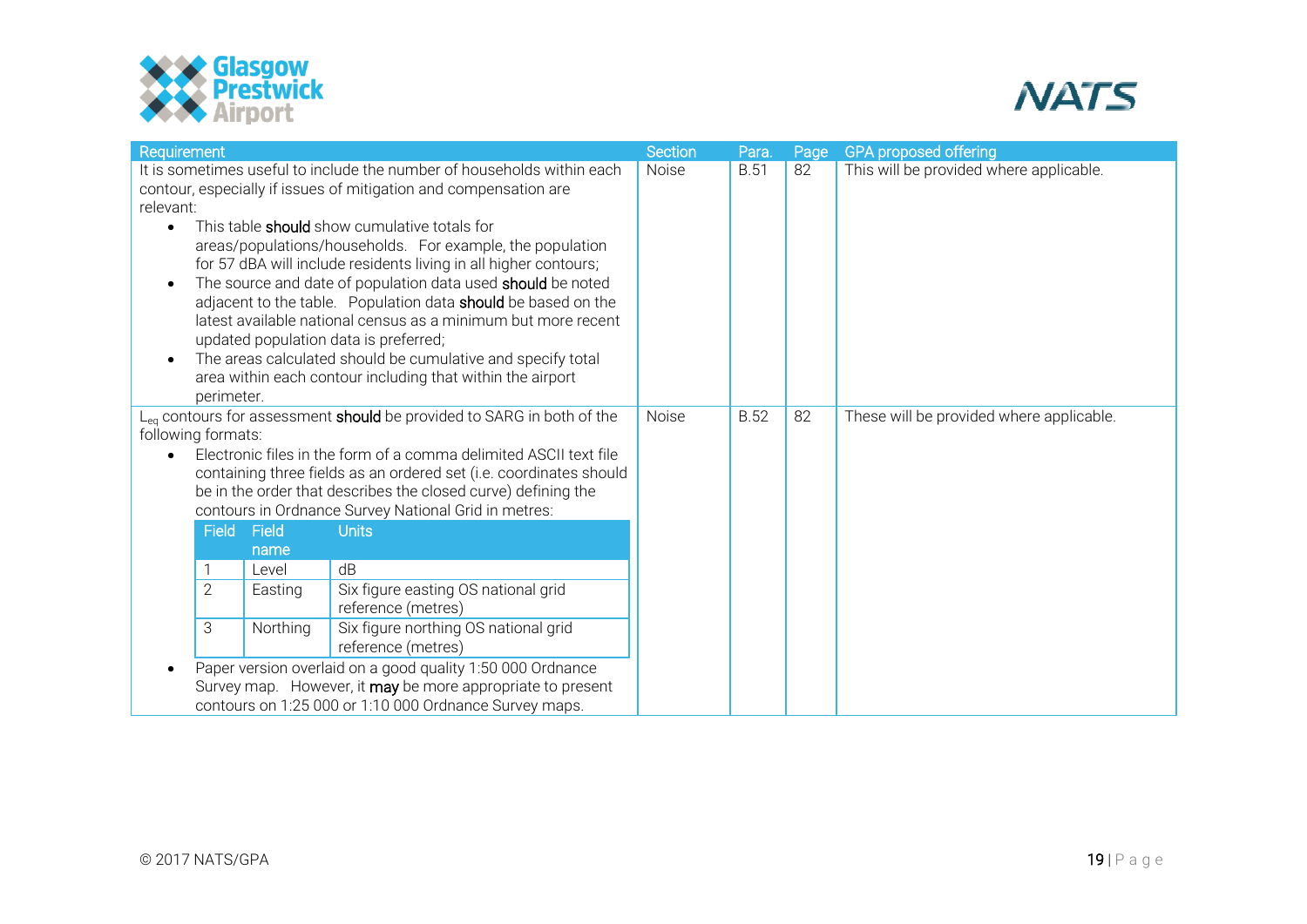



| Requirement<br><b>Section</b>                                               |                                                                                                                                                                      |                                         |                                                                               |       | Para.                                                   | Page | <b>GPA proposed offering</b>                            |
|-----------------------------------------------------------------------------|----------------------------------------------------------------------------------------------------------------------------------------------------------------------|-----------------------------------------|-------------------------------------------------------------------------------|-------|---------------------------------------------------------|------|---------------------------------------------------------|
| SEL footprints for assessment should be provided to SARG in both of         |                                                                                                                                                                      |                                         |                                                                               |       | <b>B.58</b>                                             | 84   | These will be provided where applicable.                |
| the following formats:                                                      |                                                                                                                                                                      |                                         |                                                                               |       |                                                         |      |                                                         |
| Electronic files in the form of a comma delimited ASCII text file           |                                                                                                                                                                      |                                         |                                                                               |       |                                                         |      |                                                         |
|                                                                             |                                                                                                                                                                      |                                         | containing three fields as an ordered set (i.e. coordinates should            |       |                                                         |      |                                                         |
| be in the order that describes the closed curve) defining the               |                                                                                                                                                                      |                                         |                                                                               |       |                                                         |      |                                                         |
|                                                                             | footprints in Ordnance Survey National Grid in metres:<br>Field Field<br><b>Units</b>                                                                                |                                         |                                                                               |       |                                                         |      |                                                         |
|                                                                             |                                                                                                                                                                      | name                                    |                                                                               |       |                                                         |      |                                                         |
|                                                                             |                                                                                                                                                                      | Level                                   | dB                                                                            |       |                                                         |      |                                                         |
|                                                                             | $\overline{2}$                                                                                                                                                       | Easting                                 | Six figure easting OS national grid                                           |       |                                                         |      |                                                         |
|                                                                             |                                                                                                                                                                      |                                         | reference (metres)                                                            |       |                                                         |      |                                                         |
|                                                                             | 3                                                                                                                                                                    | Northing                                | Six figure northing OS national grid                                          |       |                                                         |      |                                                         |
|                                                                             |                                                                                                                                                                      |                                         | reference (metres)                                                            |       |                                                         |      |                                                         |
| Paper version overlaid on a good quality 1:50 000 Ordnance                  |                                                                                                                                                                      |                                         |                                                                               |       |                                                         |      |                                                         |
| Survey map. However, it may be more appropriate to present                  |                                                                                                                                                                      |                                         |                                                                               |       |                                                         |      |                                                         |
|                                                                             | footprints on 1:25 000 or 1:10 000 Ordnance Survey maps.                                                                                                             |                                         |                                                                               |       |                                                         |      |                                                         |
| As people become familiar with the application of $L_{\text{DFN}}$ contours |                                                                                                                                                                      |                                         |                                                                               | Noise | <b>B.69</b>                                             | 87   | GPA does not intend to use the $L_{\text{DFN}}$ metric. |
| following publication of the 2006 contours in June 2007, it is possible     |                                                                                                                                                                      |                                         |                                                                               |       |                                                         |      |                                                         |
|                                                                             | that Change Sponsors will be expected to produce $L_{\text{DFN}}$ contours in<br>circumstances where it is appropriate to produce L <sub>eq</sub> contours. However, |                                         |                                                                               |       |                                                         |      |                                                         |
|                                                                             | it should be noted that $L_{\text{DEN}}$ is supplementary to $L_{\text{eq}}$ , 16 hours and not a                                                                    |                                         |                                                                               |       |                                                         |      |                                                         |
| replacement for it.                                                         |                                                                                                                                                                      |                                         |                                                                               |       |                                                         |      |                                                         |
|                                                                             |                                                                                                                                                                      |                                         | An exception regarding L <sub>DEN</sub> contours is the production of a table | Noise | <b>B.71</b>                                             | 88   | GPA does not intend to use the L <sub>DFN</sub> metric. |
|                                                                             | showing numerical data on area, population and households which                                                                                                      |                                         |                                                                               |       |                                                         |      |                                                         |
|                                                                             | should be presented by band (e.g. 55 dBA to 60 dBA) rather than                                                                                                      |                                         |                                                                               |       |                                                         |      |                                                         |
|                                                                             | cumulatively as for UK $L_{eq}$ contours (e.g. >55 dBA). This is a Directive                                                                                         |                                         |                                                                               |       |                                                         |      |                                                         |
| requirement.                                                                |                                                                                                                                                                      |                                         |                                                                               |       |                                                         |      |                                                         |
|                                                                             | There is potential for confusion between the application of long standing                                                                                            | Noise                                   | <b>B.71</b>                                                                   | 88    | GPA does not intend to use the L <sub>DEN</sub> metric. |      |                                                         |
|                                                                             | current practice with L <sub>eq</sub> contours and implementation of the Directive                                                                                   |                                         |                                                                               |       |                                                         |      |                                                         |
|                                                                             | requirements. Change Sponsors should make it clear where                                                                                                             |                                         |                                                                               |       |                                                         |      |                                                         |
|                                                                             |                                                                                                                                                                      | areas/counts are by band or cumulative. |                                                                               |       |                                                         |      |                                                         |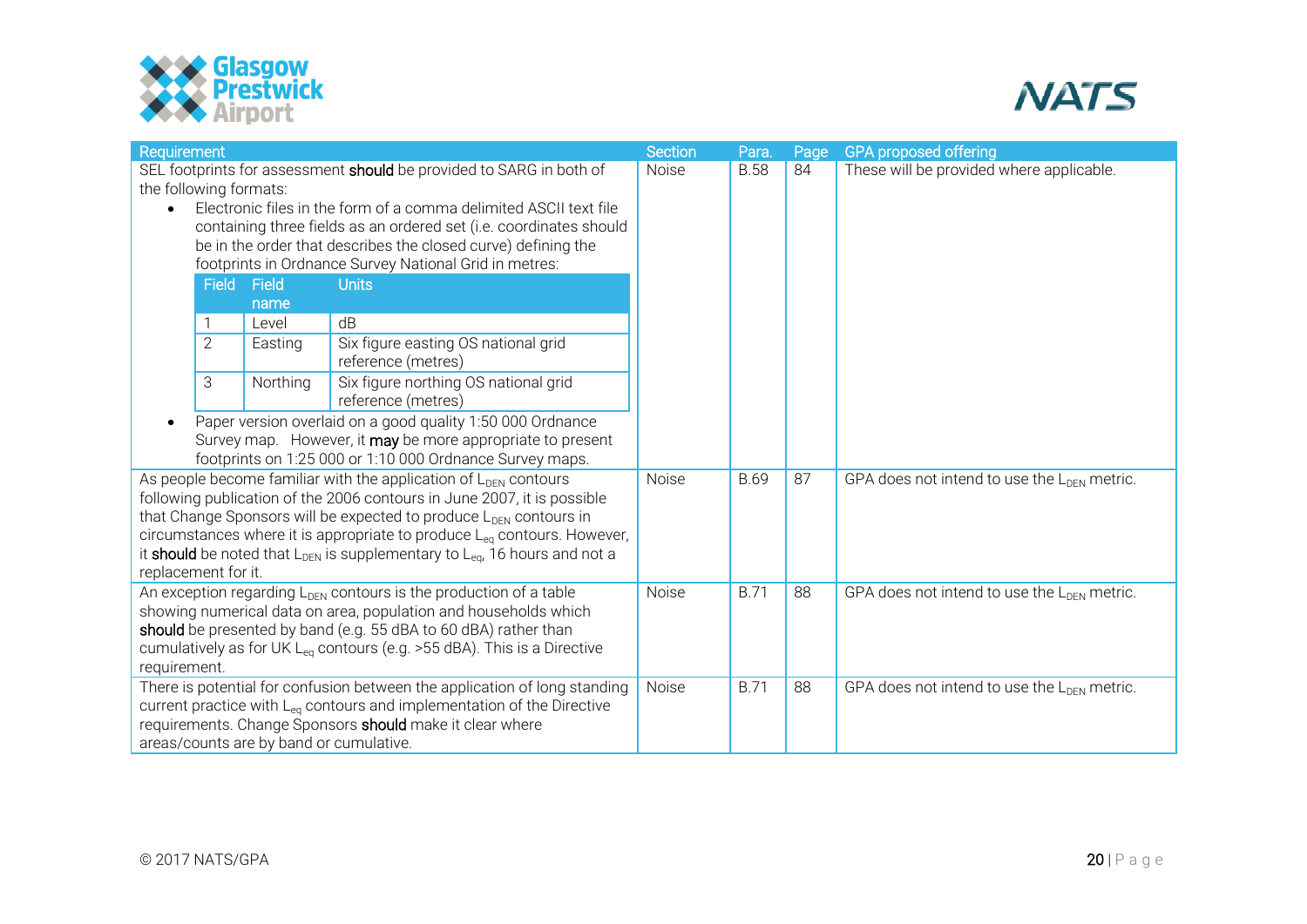



| Requirement                                                                                                                                                                                                                                                                                                                                                                                                                                                                                                                                                                                                                                                                                                | <b>Section</b>       | Para.        | Page | <b>GPA proposed offering</b>                                                                                                                                                                                                                                                                                                                                                                |
|------------------------------------------------------------------------------------------------------------------------------------------------------------------------------------------------------------------------------------------------------------------------------------------------------------------------------------------------------------------------------------------------------------------------------------------------------------------------------------------------------------------------------------------------------------------------------------------------------------------------------------------------------------------------------------------------------------|----------------------|--------------|------|---------------------------------------------------------------------------------------------------------------------------------------------------------------------------------------------------------------------------------------------------------------------------------------------------------------------------------------------------------------------------------------------|
| Change Sponsors should estimate the total annual fuel burn/mass of<br>carbon dioxide in metric tonnes emitted for the current situation, the<br>situation immediately following the airspace change and the situation<br>after traffic has increased under the new arrangements - typically five<br>years after implementation. This set of scenarios needs to be<br>discussed with the SARG Project Leader. Sponsors should produce<br>estimates for each airspace option considered.                                                                                                                                                                                                                     | Climate<br>Change    | <b>B.107</b> | 98   | This will be provided for the GPA consultation<br>and ACP.<br>GPA proposes to provide a typical track<br>comparison for major flows before and after<br>the change. All flight profiles that are affected<br>by the change will be modelled. An estimation<br>of the system wide change will be provided by<br>aggregating the effects to the individual flows<br>based on traffic numbers. |
| Change Sponsors should provide the input data for their calculations<br>including any modelling assumptions made. They should state details<br>of the aircraft performance model used including the version numbers<br>of software employed.                                                                                                                                                                                                                                                                                                                                                                                                                                                               | Climate<br>Change    | <b>B.108</b> | 98   | This will be provided for the GPA consultation<br>and ACP.                                                                                                                                                                                                                                                                                                                                  |
| Where the need to provide additional airspace capacity, reduce delays or<br>mitigate other environmental impact results in an increase in the total<br>annual fuel burn/ mass of carbon dioxide in metric tonnes between the<br>current situation and the situation following the airspace change,<br>Change Sponsors should provide justification.                                                                                                                                                                                                                                                                                                                                                        | Climate<br>Change    | <b>B.109</b> | 99   | This will be provided for the GPA consultation<br>and ACP.                                                                                                                                                                                                                                                                                                                                  |
| Concentrations should be portrayed in micrograms per cubic metre<br>$(\mu g.m^{-3})$ . They should include concentrations from all sources whether<br>related to aviation and the airport or not. Three sets of concentration<br>contours should be produced:<br>Current situation $-$ these may already be available as part of the<br>airport's regular environmental reporting or as part of the airport<br>master plan;<br>Situation immediately following the airspace change; and<br>$\bullet$<br>Situation after traffic has increased under the new<br>$\bullet$<br>arrangements - typically five years after implementation<br>although this should be discussed with the SARG Project<br>Leader. | Local Air<br>Quality | <b>B.116</b> | 101  | GPA does not intend to perform Local Air<br>Quality analysis.                                                                                                                                                                                                                                                                                                                               |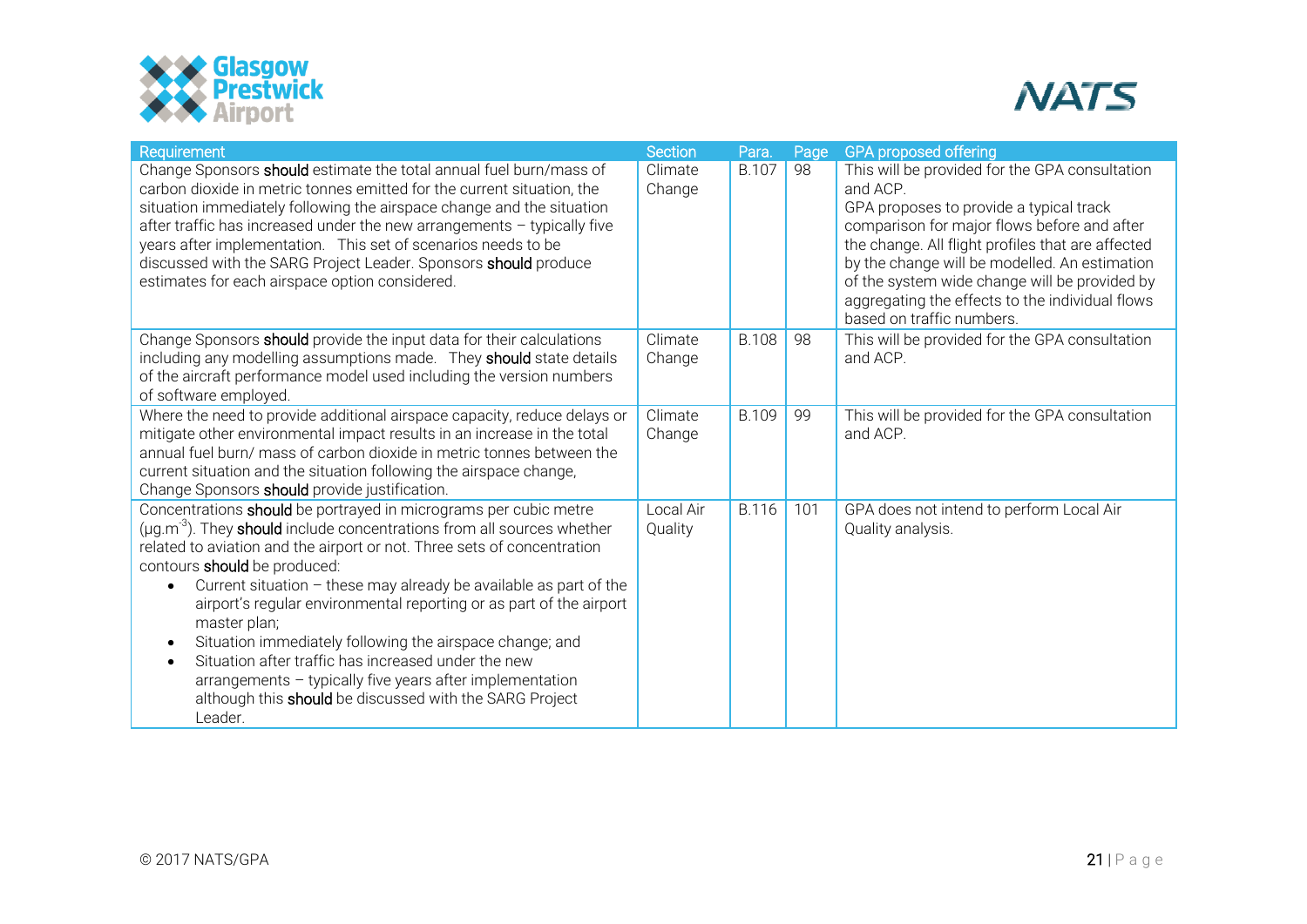



| Requirement                                                           | Section   | Para.        | Page | <b>GPA proposed offering</b>                     |
|-----------------------------------------------------------------------|-----------|--------------|------|--------------------------------------------------|
| Contours for assessment should be provided to SARG in similar formats | Local Air | <b>B.117</b> | 101  | GPA does not intend to perform Local Air         |
| to those used for noise exposure contours. Where Change Sponsors      | Quality   |              |      | Quality analysis as traffic will not be affected |
| are required to produce concentration contours they should also       |           |              |      | below 1000ft agl.                                |
| produce a table showing the following data for concentrations at 10   |           |              |      |                                                  |
| $\mu$ .m <sup>-3</sup> intervals:                                     |           |              |      |                                                  |
| Area (km2); and                                                       |           |              |      |                                                  |
| Population (thousands) - rounded to the nearest hundred.              |           |              |      |                                                  |
| The source and date of population data used should be noted adjacent  | Local Air | <b>B.118</b> | 102  | GPA does not intend to perform Local Air         |
| to the table. Population data should be based on the latest available | Quality   |              |      | Quality analysis.                                |
| national census as a minimum but more recent updated population data  |           |              |      |                                                  |
| is preferred.                                                         |           |              |      |                                                  |
| If Change Sponsors wish to use either of these techniques (revealed   | Economic  | <b>B.125</b> | 105  | GPA does not intend to conduct an economic       |
| preference and stated preference), they should seek specialist advice | Valuation |              |      | appraisal of the environmental impact.           |
| from environmental economists with expertise in assessing aircraft    |           |              |      |                                                  |
| noise.                                                                |           |              |      |                                                  |

# TABLE A3 – SPONSORS MAY PROVIDE:

<span id="page-21-0"></span>

| Requirement                                                                                                                                                                                                                                                                                                                                                                                                                                                                   | Section            | Para.       | Page | <b>GPA proposed offering</b>                                                                      |
|-------------------------------------------------------------------------------------------------------------------------------------------------------------------------------------------------------------------------------------------------------------------------------------------------------------------------------------------------------------------------------------------------------------------------------------------------------------------------------|--------------------|-------------|------|---------------------------------------------------------------------------------------------------|
| It is considered unlikely that airspace changes will have a direct impact on animals,<br>livestock and biodiversity. However, Change Sponsors should remain alert to the<br>possibility and may be required to include these topics in their environmental<br>assessment.                                                                                                                                                                                                     | General            | <b>B.18</b> | 70   | GPA proposes that the nature of<br>this airspace change will not affect<br>flora and fauna.       |
| It may be appropriate for Change Sponsors to produce a more general description<br>of the airspace change and the rationale for its proposal in an easy-to-read style for<br>public consumption. If such an additional separate document is produced, it must<br>contain details of the environmental impact of the proposal.                                                                                                                                                 | General            | <b>B.24</b> | 72   | Consultation material will be easy-<br>to-read and will contain<br>environmental impact analysis. |
| Change Sponsors may supply the outputs from simulation to demonstrate the<br>lateral dispersion of traffic within the proposed airspace change or bring forward<br>evidence based on actual performance on a similar kind of route. It may be<br>appropriate for Change Sponsors to explain different aspects of dispersion e.g.<br>dispersion within NPRs when following a departure routeing and when vectoring -<br>where the aircraft will go and their likely frequency. | Airspace<br>Design | <b>B.32</b> | 74   | This may be provided for the GPA<br>ACP.                                                          |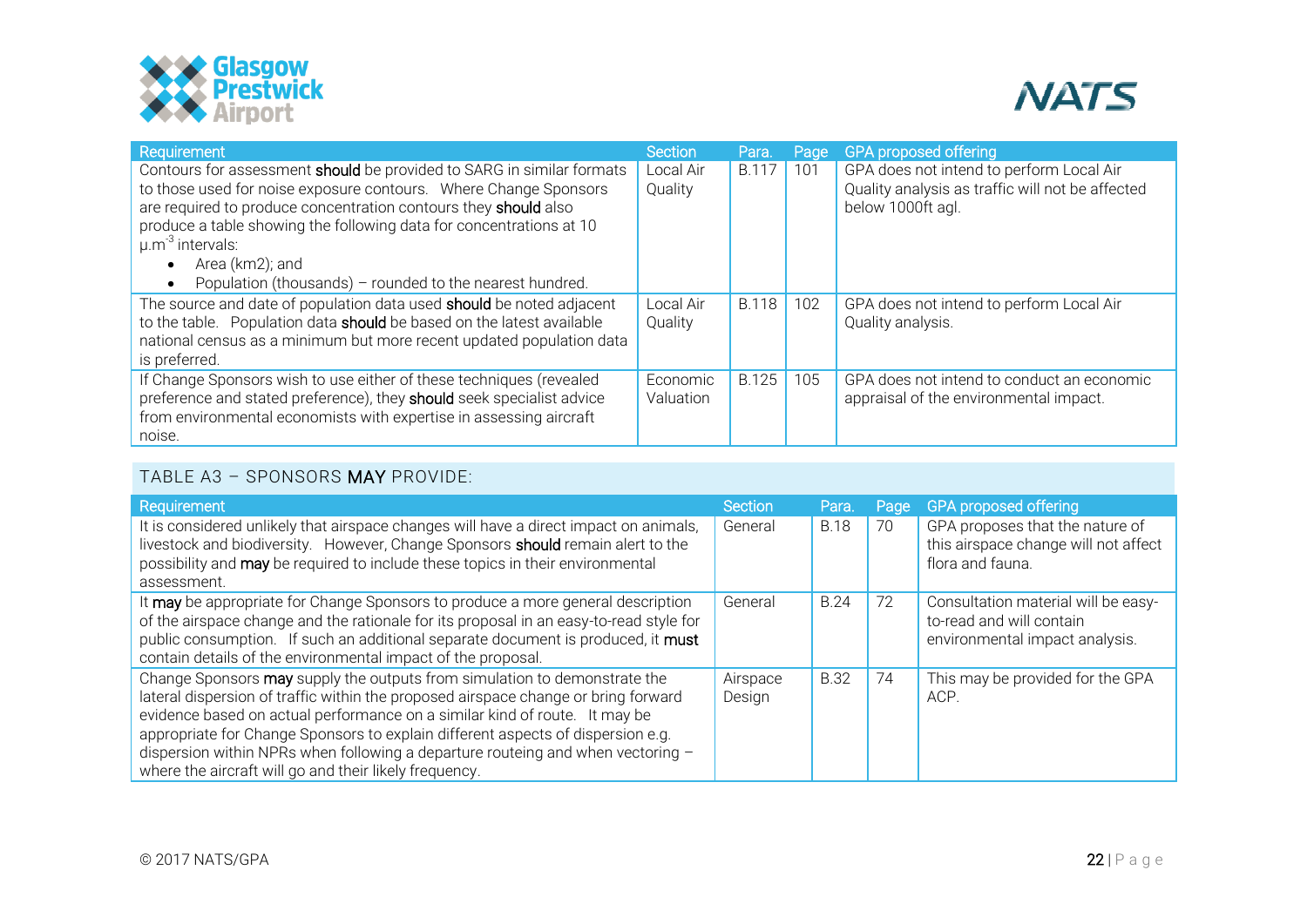



| Requirement                                                                                                                                                                                                                                                                                                                                                                                                                                                                                                                       | <b>Section</b>              | Para.       | Page | <b>GPA proposed offering</b>                                                                                                               |
|-----------------------------------------------------------------------------------------------------------------------------------------------------------------------------------------------------------------------------------------------------------------------------------------------------------------------------------------------------------------------------------------------------------------------------------------------------------------------------------------------------------------------------------|-----------------------------|-------------|------|--------------------------------------------------------------------------------------------------------------------------------------------|
| In planning changes to airspace arrangements, Change Sponsors may have<br>conducted real and/or fast time simulations of air traffic for a number of options.                                                                                                                                                                                                                                                                                                                                                                     | Traffic<br>Forecasts        | <b>B.35</b> | 75   | This will be done as part of the<br>development process for the GPA<br>ACP. Evidence will be provided for<br>the GPA consultation and ACP. |
| It may also be appropriate to provide forecasts further into the future than five<br>years: for example, extensive airspace changes or where traffic is forecast to grow<br>slowly in the five-year period but faster thereafter.                                                                                                                                                                                                                                                                                                 | Traffic<br>Forecasts        | <b>B.37</b> | 76   | Forecasts beyond five years will<br>not be included.                                                                                       |
| It may be appropriate for Change Sponsors to outline the key factors [affecting<br>traffic forecasts] and their likely impact. In these circumstances, Sponsors should<br>consider generating a range of forecasts based on several scenarios that reflect<br>those uncertainties - this would help prevent iterations in the assessment process.                                                                                                                                                                                 | <b>Traffic</b><br>Forecasts | <b>B.38</b> | 76   | A single traffic forecast will be used<br>for the GPA ACP.                                                                                 |
| Types of aircraft may be given by aircraft type/engine fit using ICAO type<br>designators. If this is not a straightforward exercise, then designation by the UK<br>Aircraft Noise Contour Model (ANCON) types or by seat size categories would be<br>acceptable.                                                                                                                                                                                                                                                                 | Traffic<br>Forecasts        | <b>B.39</b> | 77   | Aircraft type data will be provided<br>in the GPA consultation and ACP.                                                                    |
| Change Sponsors may include the 54 dBA Leq, 16 hours contour as a sensitivity<br>analysis but this level has no particular relevance in policy making.                                                                                                                                                                                                                                                                                                                                                                            | Noise                       | <b>B.49</b> | 81   | L <sub>eq</sub> contours will only be produced<br>for 57 dBA and above.                                                                    |
| It is sometimes useful to include the number of households within each contour,<br>especially if issues of mitigation and compensation are relevant:<br>Where Change Sponsors wish to exclude parts of the area within contours,<br>for example, excluding the portion of a contour falling over sea $-$ this may<br>be shown additionally and separately from the main table of data; and<br>Sponsors may include a count of the number of schools, hospitals and<br>other special buildings within the noise exposure contours. | Noise                       | <b>B.51</b> | 82   | This will be provided where<br>applicable.                                                                                                 |
| L <sub>eg</sub> contours for a general audience may be provided overlaid on a more convenient<br>map (e.g. an ordinary road map with a more suitable scale for publication in<br>documents). The underlying map and contours <b>should</b> be sufficiently clear for an<br>affected resident to be able to identify the extent of the contours in relation to their<br>home and other geographical features. As such, the underlying map must show<br>key geographical features, e.g. street, rail lines and rivers.              | Noise                       | <b>B.54</b> | 83   | L <sub>eq</sub> contours will be provided<br>overlaid on a good quality<br>Ordnance Survey map.                                            |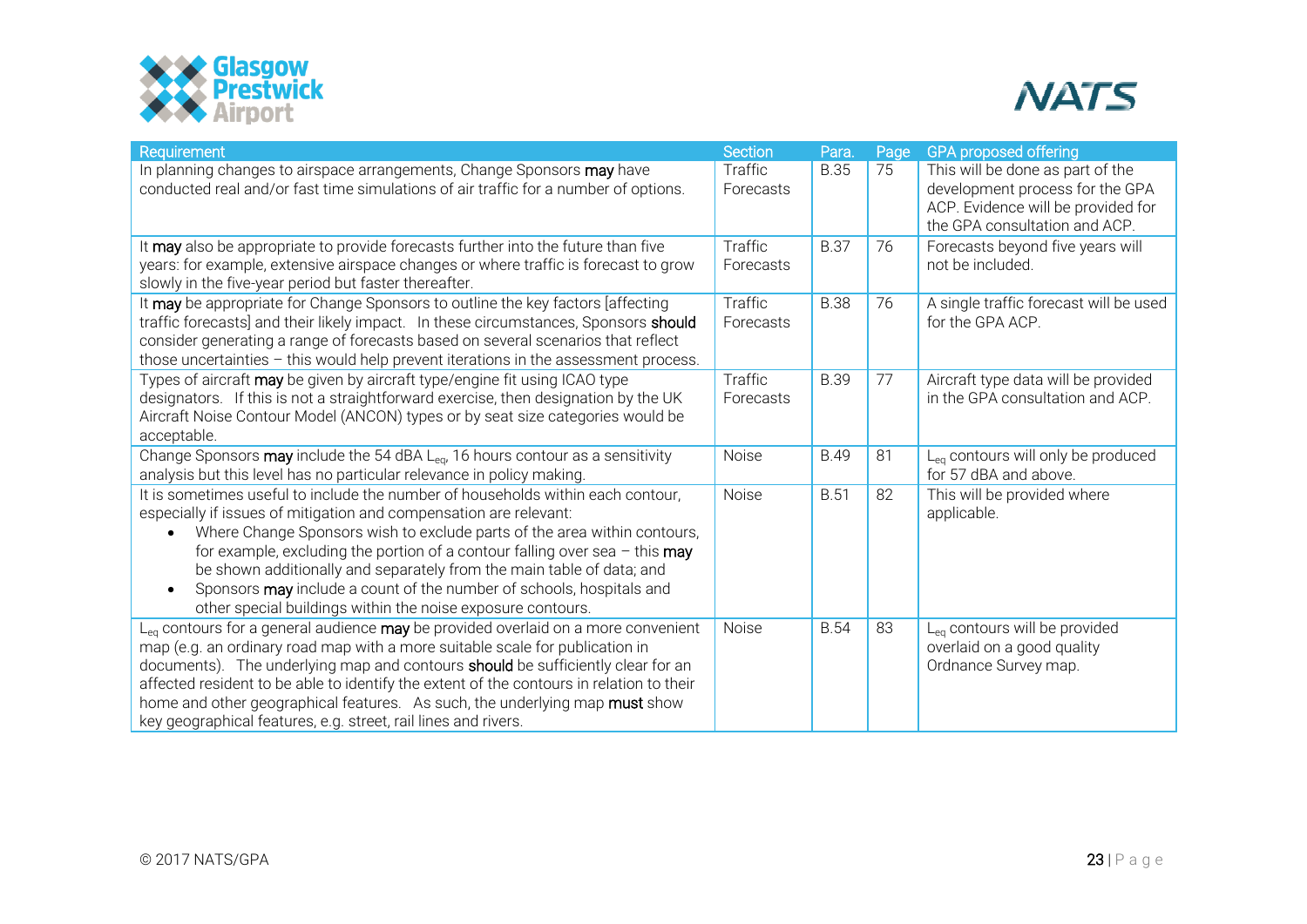



| Requirement                                                                                                                                                                                                                                                                                                                                                                                                                                                                                                                                                                                      | <b>Section</b> | Para.       | Page | <b>GPA proposed offering</b>                                                                                                 |
|--------------------------------------------------------------------------------------------------------------------------------------------------------------------------------------------------------------------------------------------------------------------------------------------------------------------------------------------------------------------------------------------------------------------------------------------------------------------------------------------------------------------------------------------------------------------------------------------------|----------------|-------------|------|------------------------------------------------------------------------------------------------------------------------------|
| SEL footprints for a general audience may be provided overlaid on a more<br>convenient map (e.g. an ordinary road map with a more suitable scale for<br>publication in documents). The underlying map and footprints should be<br>sufficiently clear for an affected resident to identify the extent of the footprints in<br>relation to their home or other geographical features. Hence, this underlying map<br>must show key geographical features, e.g. streets, rail lines and rivers. Calculations<br>should include terrain adjustments as described in the section on $L_{eq}$ contours. | Noise          | <b>B.59</b> | 84   | These will be provided where<br>applicable.                                                                                  |
| Change Sponsors may use the percentage highly annoyed measure in the<br>assessment of options in terminal airspace to supplement L <sub>eg</sub> . If they choose to<br>use this method, then the guidance on population data for noise exposure contours<br>set out should be followed. Sponsors should use the expression and associated<br>results in calculating the number of those highly annoyed. If they wish to use a<br>variant method, then this would need to be supported by appropriate research<br>references.                                                                    | Noise          | <b>B.66</b> | 86   | GPA does not intend to use the<br>percentage highly annoyed<br>measure.                                                      |
| Change Sponsors may use the L <sub>DEN</sub> metric but, if they choose to do so, they must<br>still produce the standard L <sub>eq</sub> , 16 hours contours as previously described.                                                                                                                                                                                                                                                                                                                                                                                                           | Noise          | <b>B.68</b> | 87   | GPA does not intend to use the<br>$L_{DEN}$ metric.                                                                          |
| Change Sponsors may use the L <sub>Night</sub> metric within their environmental assessment<br>and consultation. If they do so, SEL footprints must also be produced. Calculations<br>should include terrain adjustments as described in the section on L <sub>eq</sub> contours.                                                                                                                                                                                                                                                                                                                | Noise          | <b>B.74</b> | 88   | GPA does not intend to use the<br>L <sub>Night</sub> metric.                                                                 |
| Change Sponsors may use difference contours if it is considered that redistribution<br>of noise impact is a potentially important issue.                                                                                                                                                                                                                                                                                                                                                                                                                                                         | <b>Noise</b>   | <b>B.79</b> | 89   | GPA does not intend to use<br>difference contours.                                                                           |
| Change Sponsors may use PEI as a supplementary assessment metric.                                                                                                                                                                                                                                                                                                                                                                                                                                                                                                                                | Noise          | <b>B.86</b> | 92   | GPA does not intend to use PEI.                                                                                              |
| Change Sponsors may use the AIE metric as a supplementary assessment metric.<br>If the sponsor uses PEI as a supplementary metric then AIE should also be<br>calculated as both metrics are complementary.                                                                                                                                                                                                                                                                                                                                                                                       | Noise          | <b>B.88</b> | 92   | GPA does not intend to use the AIE<br>metric.                                                                                |
| Change Sponsors may vary the information displayed in Operations Diagrams<br>providing that the diagram is a fair and accurate representation of the situation<br>portrayed.                                                                                                                                                                                                                                                                                                                                                                                                                     | Noise          | <b>B.89</b> | 92   | Noted.                                                                                                                       |
| Change Sponsors may use maximum sound levels (L <sub>max</sub> ) in presenting aircraft<br>noise footprints for public consumption if they think that this would be helpful.<br>This does not replace the obligation to comply with the requirement to produce<br>sound exposure level (SEL) footprints, where applicable.                                                                                                                                                                                                                                                                       | Noise          | <b>B.96</b> | 95   | GPA will consider using L <sub>max</sub><br>footprints in presenting aircraft<br>noise footprints for public<br>consumption. |